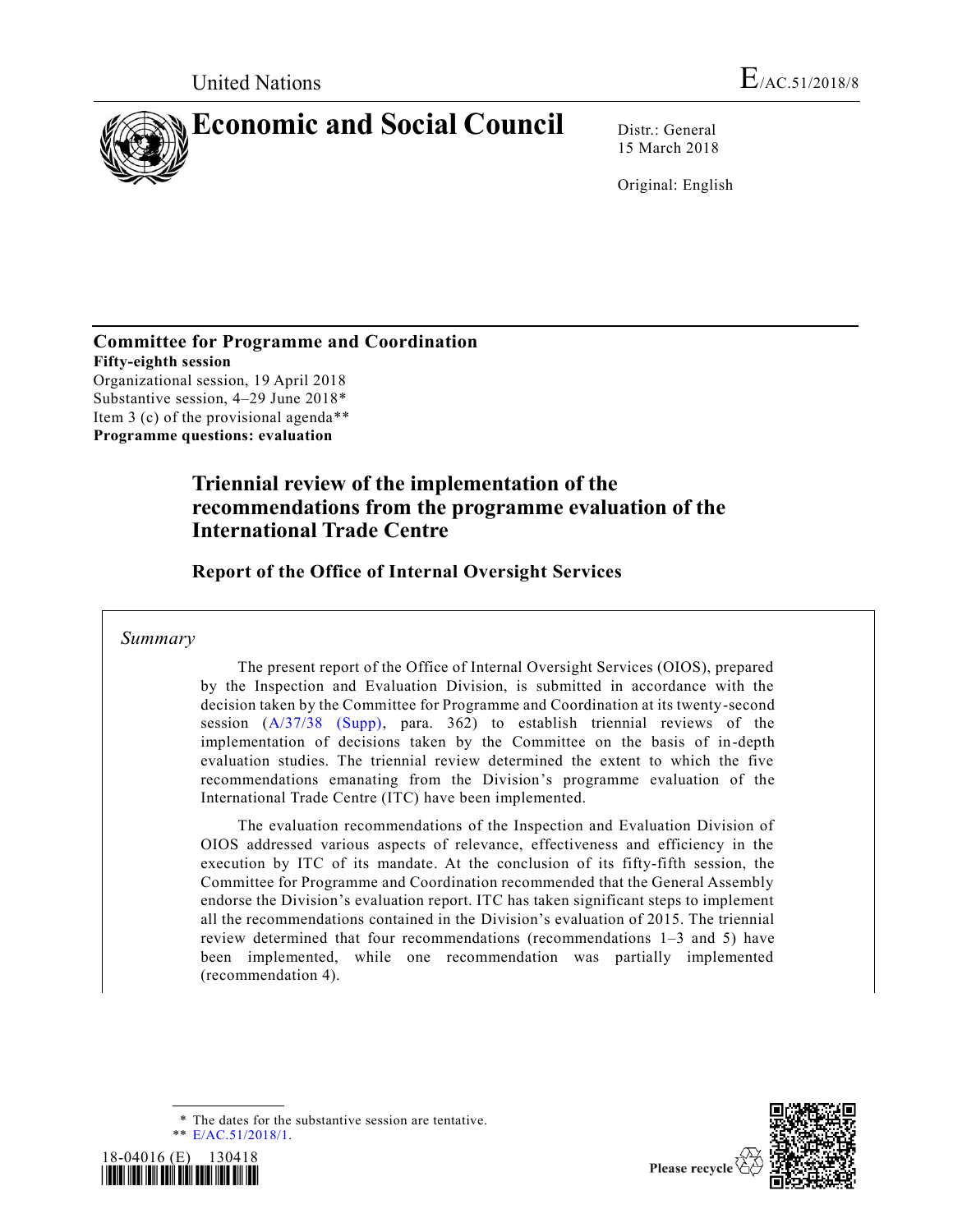There is evidence of some early positive changes to the ITC programme as a result of the implementation of the recommendations. As compared with 2015, ITC was more focused on core corporate priorities, which were, overall, better aligned with client and donor priorities, resulting in specific ITC projects also better aligned with corporate priorities. Its core corporate priorities have been institutionalized through the use of results-based management tools such as logical frameworks and theories of change. The reporting and evidence generation on results, including higher-level results, has improved. ITC had, through its programmes, advanced the promotion of women, youth and the environment in trade. Early indications of positive outcomes were noted, although the real impact of the implementation of the five recommendations on the work of ITC could not yet be assessed and would require sustained attention from ITC.

Recommendation 1 focused on monitoring and reporting on the implementation of ITC action plans formulated in response to the 2014 independent evaluation of ITC, as well as the 2015 OIOS evaluation. ITC had since monitored and reported regularly to the Joint Advisory Group and the Consultative Committee of the ITC Trust Fund on the implementation status of actions taken on both evaluations. As a result of reporting on the action plans, action to address the implementation of the recommendations from both evaluations was taken in a timely manner.

Recommendation 2 addressed the need for ITC to adopt a more holistic, data driven approach to strategic planning and budgeting. Since 2015, ITC had made various efforts to sharpen the strategic focus of ITC to better match its corporate priorities with global needs and with client and donor priorities. The strategic plan identified six focus areas and a number of key initiatives. A corporate results framework established development outcomes, indicators and targets that ITC intended to achieve through its portfolio of projects and programmes. The resource mobilization strategy demonstrated the intention to move from a donor-driven model to one that is more driven by ITC corporate priorities.

Recommendation 3 addressed the need to operationalize the ITC strategic plan by ensuring that the programme and project approval protocol aligns ITC projects with corporate priorities and that an objective needs assessment is carried out, while paying adequate attention to monitoring, evaluation and risk management. ITC has implemented the new project portal (NPP), and an online project management tool and, since 1 January 2016, the entire ITC portfolio of projects has been managed through the new system. This included: (a) project alignment with corporate priorities, as all new programmes and projects have to be in line with the corporate results framework; (b) needs assessments; (c) risk management plans to identify and assess risks and provide information on how risks will be managed; and (d) monitoring and evaluation plans.

Recommendation 4 addressed the need for ITC to enhance its capacity to generate more evidence on the results achieved by its interventions and on the costeffectiveness of these interventions. The ITC Independent Evaluation Unit developed comprehensive evaluation guidelines (July 2017) and prepared an online training programme for project managers. Nevertheless, actual capacity development appeared to be limited at the time of the review (December 2017). While significant steps were taken to strengthen impact assessment, this remained a work in progress and required continued attention. With regard to the costing methodology, ITC had not finalized this, and the independence of the Unit remained suboptimal.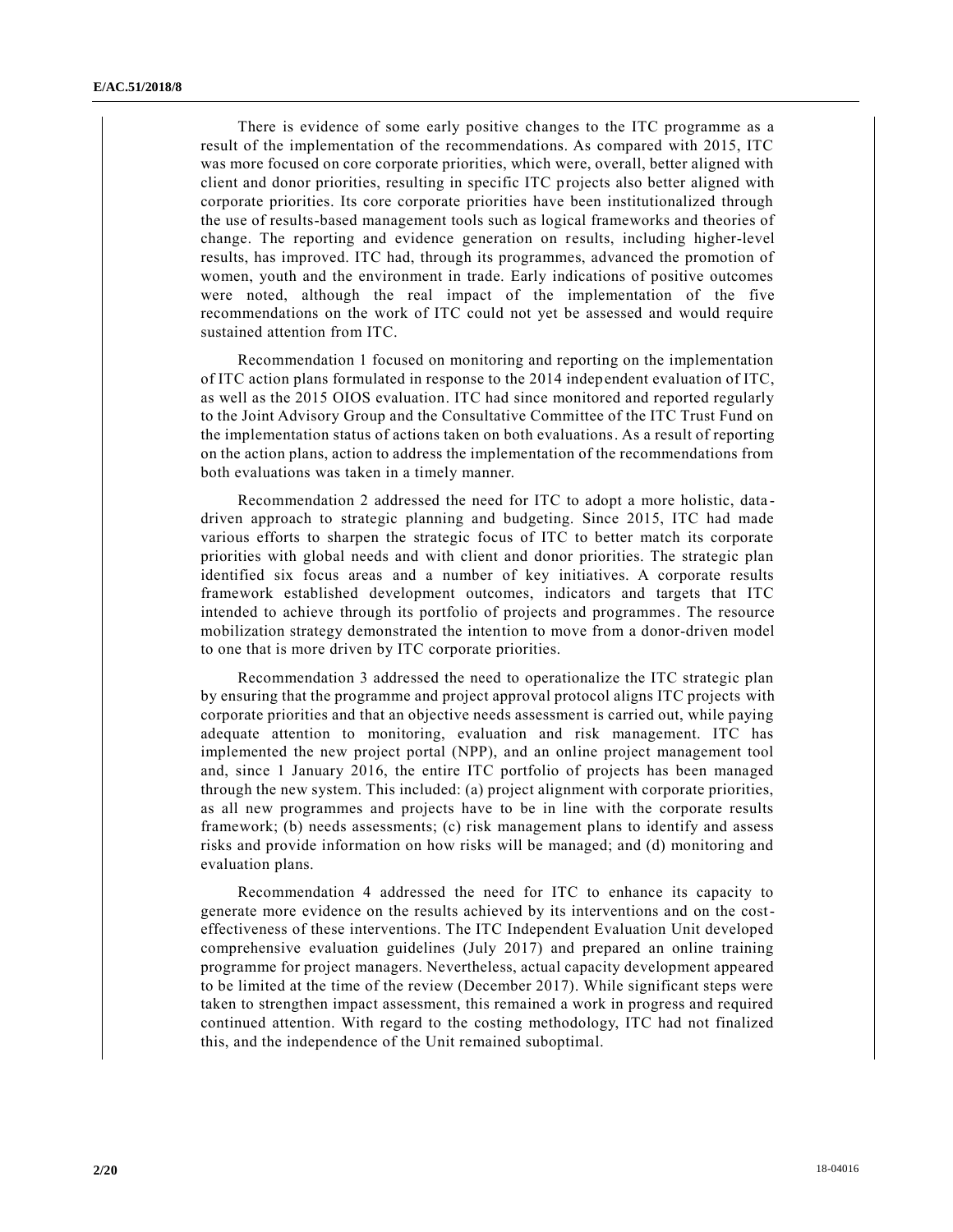Recommendation 5 addressed the need for ITC to integrate the cross-cutting issues of gender, youth and the environment into its projects. Each of the 15 ITC programmes in existence explicitly considered these cross-cutting issues. Moreover, the new project portal required each project to show how it contributed to the crosscutting issues. Most importantly, gender, youth and the environment were elevated to become corporate priorities, resulting in increased focus and positive outcomes in these three areas in ITC projects. ITC had also commenced integrating cross-cutting issues into capacity development, although this could be further strengthened.

Three important changes remained to be fully effected: (a) The shift from earmarked to unearmarked resources, despite the adoption of a more strategic approach to resource mobilization; (b) enhancement of the impact assessment of ITC work; and (c) enhancement of the structural independence of the evaluation function by abolishing the dual reporting line. The Independent Evaluation Unit should exclusively report to the Executive/Deputy Executive Director on all matters.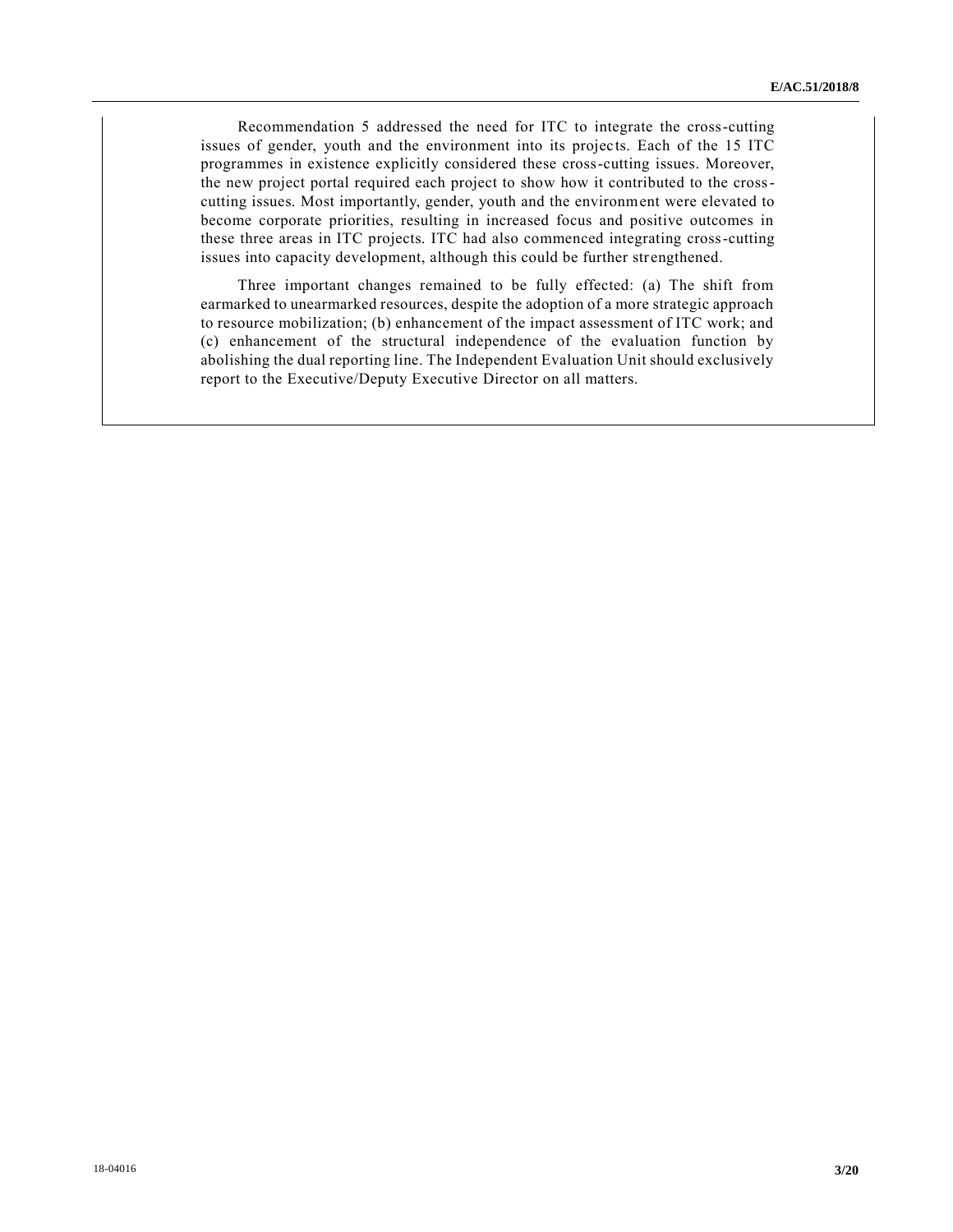## **I. Introduction**

1. At its fifty-fifth session in 2015, the Committee for Programme and Coordination considered the report of the Office of Internal Oversight Services (OIOS), prepared by the Inspection and Evaluation Division on the programme evaluation of the International Trade Centre (ITC) [\(E/AC.51/2015/8\)](https://undocs.org/E/AC.51/2015/8).

2. The Committee underscored the important work carried out by ITC, in particular its effectiveness, its proactivity and its specific efforts in supporting least de veloped and landlocked countries. The Committee recommended that the General Assembly should endorse the recommendations contained in paragraphs 55 to 60 of the report of the Inspection and Evaluation Division of OIOS on the evaluation of ITC. The Committee noted that the report contained useful recommendations for improving the performance of ITC and that most validated the outcomes of the independent evaluation of ITC completed in June 2014 [\(A/70/16,](https://undocs.org/A/70/16) paras. 202, 206 and 207).

3. The present report is issued pursuant to a triennial review of the recommendations, and examines the status of implementation of the five recommendations contained in the OIOS report. The review also discusses whether, and if so, to what extent, implementation of the recommendations has contributed to programme changes.

4. The methodology of the triennial review included:

(a) Review and analysis of biennial progress reports on the status of recommendations, which are monitored through the OIOS recommendations database;

(b) Analysis of relevant information, documents and reports obtained from ITC on various topics related to the recommendations;

(c) Interviews conducted in person or over the telephone with a purposive sample of ITC key staff.

5. The report incorporates comments received from ITC during the drafting process. A final draft was shared with ITC, on which comments were provided, which are attached in annex I. The Inspection and Evaluation Division of OIOS expresses its appreciation for the cooperation extended by ITC in the preparation of the present report.

## **II. Results**

6. The mandated role of ITC is to support developing countries, post-conflict States and transitional economies and to serve as the focal point in the United Nations system for technical cooperation with developing countries and economies in transition in promoting trade and export development. Through its programmes, ITC encourages entrepreneurship and empowers micro, small and medium-sized enterprises to integrate into regional and global value chains. The main intergovernmental policy forum of ITC is the Joint Advisory Group on the International Trade Centre UNCTAD/WTO, to which it reports for substantive programme review and policy guidance.

7. The ITC evaluation contained five recommendations to ITC, namely, that it (a) monitor and report on the implementation of recommendations from its evaluation reports; (b) prioritize ITC corporate work; (c) revise the project approval protocol; (d) improve ITC capacity in the generation of evidence of results and the cost-effectiveness of its work; and (e) institutionalize the cross-cutting issues of gender, youth and the environment into projects. The review determined that four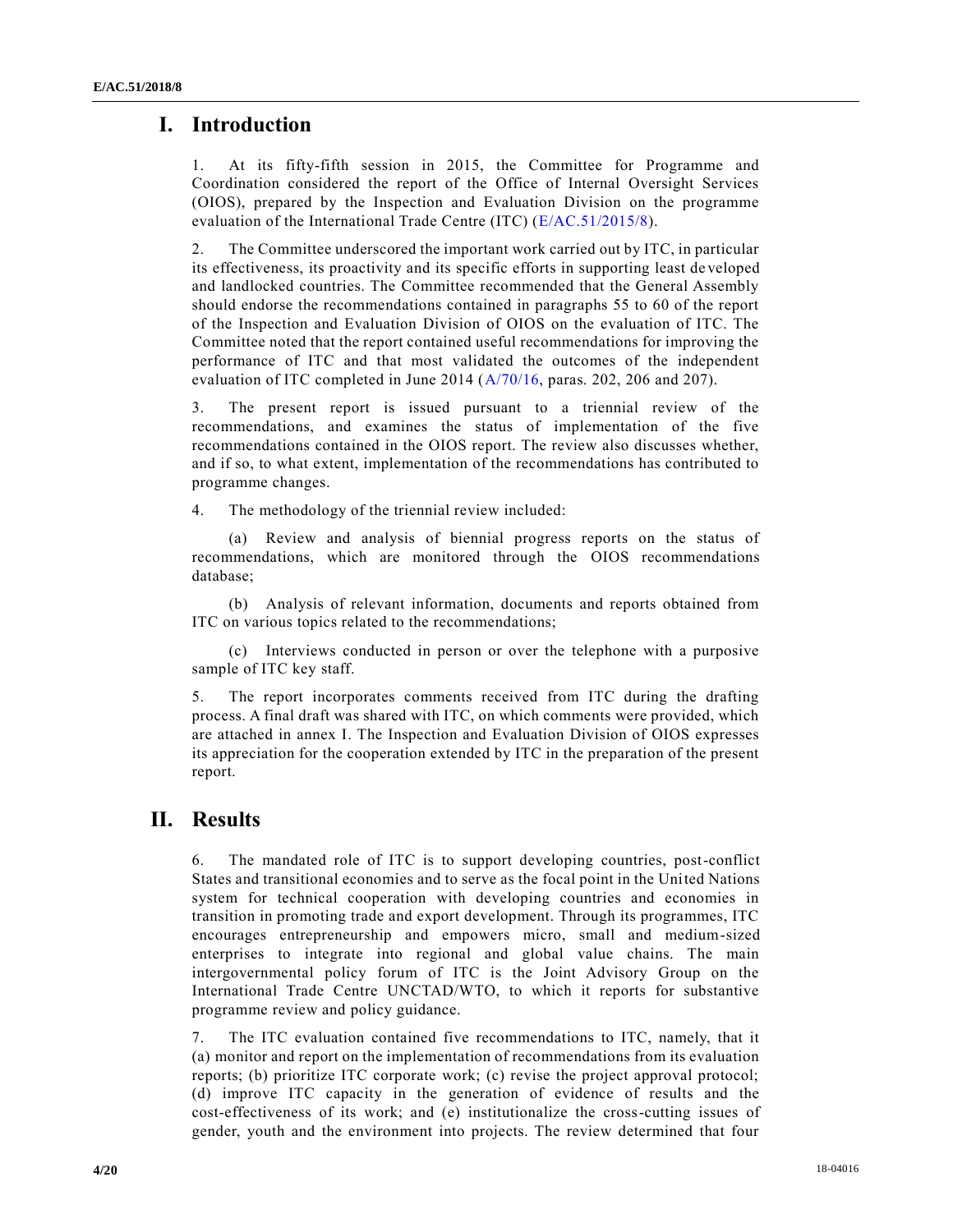recommendations (recommendations 1–3 and 5) have been implemented, while one recommendation (recommendation 4) has been partially implemented. There is some evidence of concrete positive outcomes resulting from the implemented recommendations. The implementation status of each of the five recommendations is discussed below.

## **Recommendation 1 Monitor and report on the implementation of recommendations from evaluation reports**

8. Recommendation 1 reads as follows:

The Office of the Executive Director of ITC should directly and regularly monitor operational units' implementation of the action plans formulated in response to the 2014 evaluation of ITC and the present evaluation, and report regularly on the implementation status of both action plans to its parent organizations and donors through the Joint Advisory Group.

Indicator of achievement: Implementation of action plans regularly monitored, and implementation status regularly reported to the Joint Advisory Group, directly by the Office of the Executive Director

9. The recommendation required follow-up to the two evaluations of ITC conducted in 2014 and 2015. The 2014 evaluation was commissioned by ITC donors as an independent evaluation of ITC, covering the period 2006–2013, and was conducted by an external consultancy in 2014.<sup>1</sup> The ITC management response was endorsed by the Joint Advisory Group in January 2015. The 2015 evaluation was required for consideration by the Committee, conducted by the Inspection and Evaluation Division of OIOS and completed in March 2015. Both evaluations gave rise to action plans to implement the recommendations contained therein.

10. In order to monitor and report on the implementation of the action plans, ITC compiled the actions emanating from both evaluations into a single set of actions, while still clearly indicating the original source of the action: either the donorcommissioned evaluation or the evaluation by the Inspection and Evaluation Division of OIS. The implementation of the combined set of actions has been monitored and reported annually since 2015 in a report on the implementation of the ITC management response actions.

11. The report on the implementation of the ITC management response actions which is available on the ITC public website<sup>2</sup> — provided a systematic account of the implementation status of the actions. The report captured the actions, the means of verification of the implementation status, the relevant actors within ITC, the completion date of the implementation, the current status and comments elaborating on actions taken.

12. The report was first presented to the members of the Joint Advisory Group in June 2015, with 48 actions to be taken by ITC management, and an annual update on the actions taken. The report was updated for the Consultative Committee of the ITC Trust Fund in November 2015, for the Joint Advisory Group meeting in 2016 and for a fourth time in June 2017 to inform Consultative Committee and Joint Advisory Group members about the implementation status of the 48 actions. In that most recent update, the report indicated 94 per cent of the actions implemented and three actions

<sup>&</sup>lt;sup>1</sup> Independent evaluation of the International Trade Centre (ITC): final report (Saana Consulting, May 2014). Available from www.intracen.org/itc/about/how-itc-works/evaluation/.

<sup>2</sup> www.intracen.org/itc/events/JAG/.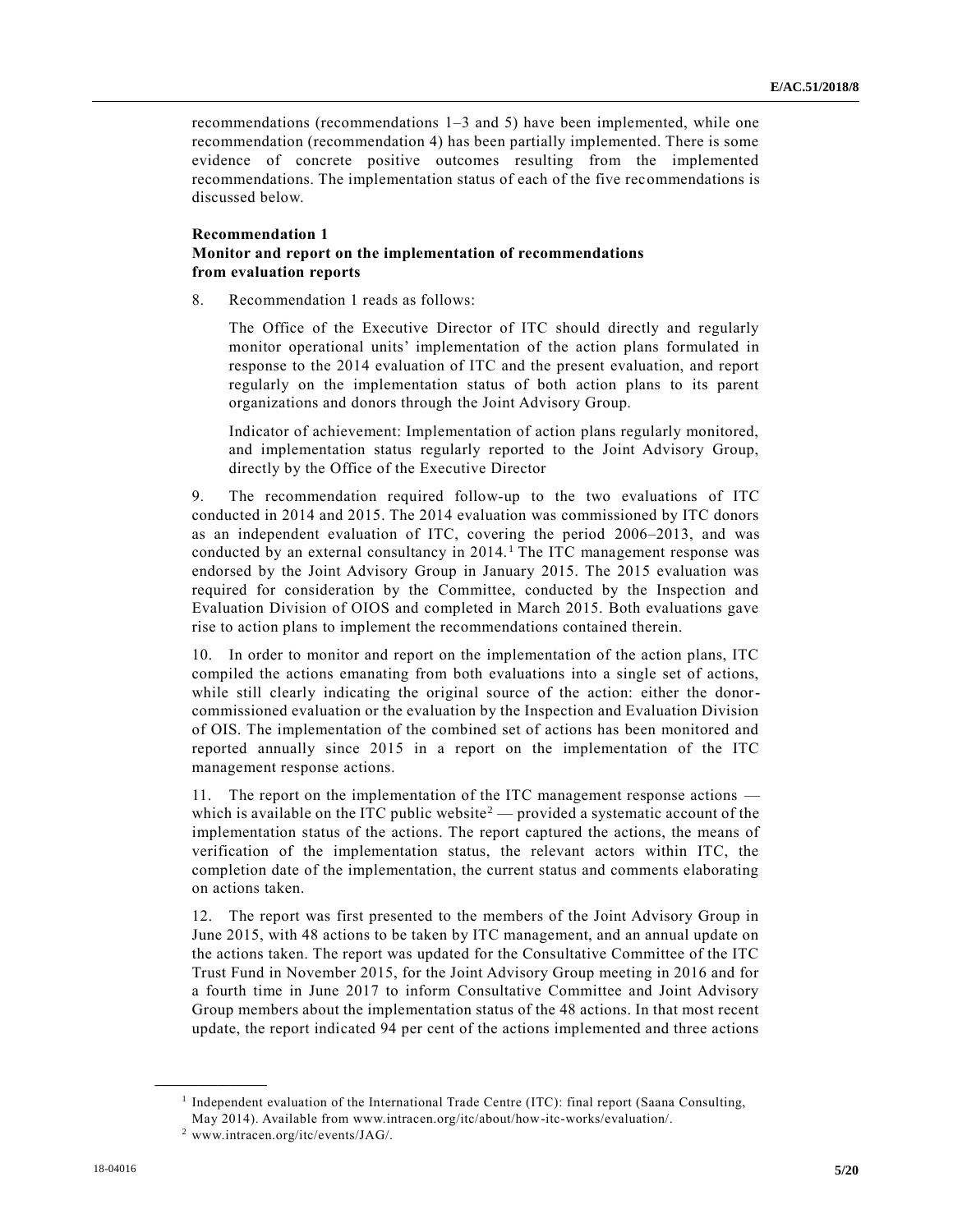as work in progress.<sup>3</sup> The periodic reporting to the Joint Advisory Group demonstrated the timely implementation of these actions, which contributed to positive changes in the organization.

13. The recommendation has been implemented.

### **Recommendation 2 Prioritize ITC corporate work**

14. Recommendation 2 reads as follows:

To enhance efforts to strengthen its results orientation, ITC should incrementally adopt a more holistic, data-driven approach to planning and budgeting while still seeking alignment with donor and client priorities. Anchored in the 2016–2017 strategic framework and 2015–2017 strategic plan, this approach should include:

(a) A needs assessment methodology to ensure that ITC prioritizes its corporate work, programmes and projects across regions, countries and industries where its expertise is most needed and where it can make the most difference in relation to other actors;

(b) A medium-term strategy for gradually moving the organization toward this more holistic, needs-based and data-driven approach, to complement the demand-driven model.

Indicator of achievement: Documents drafted and their meaningful implementation monitored

15. The evaluation report of the Inspection and Evaluation Division of OIOS indicated that the products and services of ITC were tailored to the priorities of donors and assisted Governments and some beneficiaries, but were not prioritized using a strategic, risk-based approach. The lack of a more strategic approach was attributed, at least in part, to the heavy reliance of ITC on (notably, earmarked) extrabudgetary resources. While the ITC donor- and beneficiary-driven approach was possibly fulfilling certain needs, this approach did not necessarily ensure that ITC was consistently supplying products and services where needs were greatest, or that its interventions were targeted to the countries, sectors and small and medium-sized enterprises where it could achieve the greatest impact on reducing poverty. ITC did not indicate precisely which countries would be prioritized on the basis of a specific needs assessment,<sup>4</sup> nor did it systematically analyse gaps in the aid-for-trade arena where it could complement other initiatives. The "thought leader" survey indicated that there was limited understanding of the comparative advantage of ITC relative to other actors.<sup>5</sup> The recommendation addressed the need for ITC to develop a holistic approach to prioritizing its corporate work.

16. ITC management accepted the recommendation with an important caveat: the recommendation was seen as a challenge for ITC because, as a small agency, it found it difficult to invest in thorough, in-depth and universal needs analyses. While the recommendation was accepted, ITC stressed that it would do so carefully to make sure that it was complementary to the valuable role ITC plays as a trusted broker between demand for its services and the funding that is available for them. <sup>6</sup>

<sup>3</sup> The 2014 independent evaluation of ITC and the 2015 OIOS Programme Evaluation of the ITC:- Report on the implementation of the ITC management response actions — update on the implementation status, 30 June 2017, p. 1.

<sup>4</sup> [E/AC.51/2015/8,](https://undocs.org/E/AC.51/2015/8) paras. 31–36.

<sup>5</sup> Ibid., paras. 38–40.

<sup>6</sup> Ibid., annex, para. 5.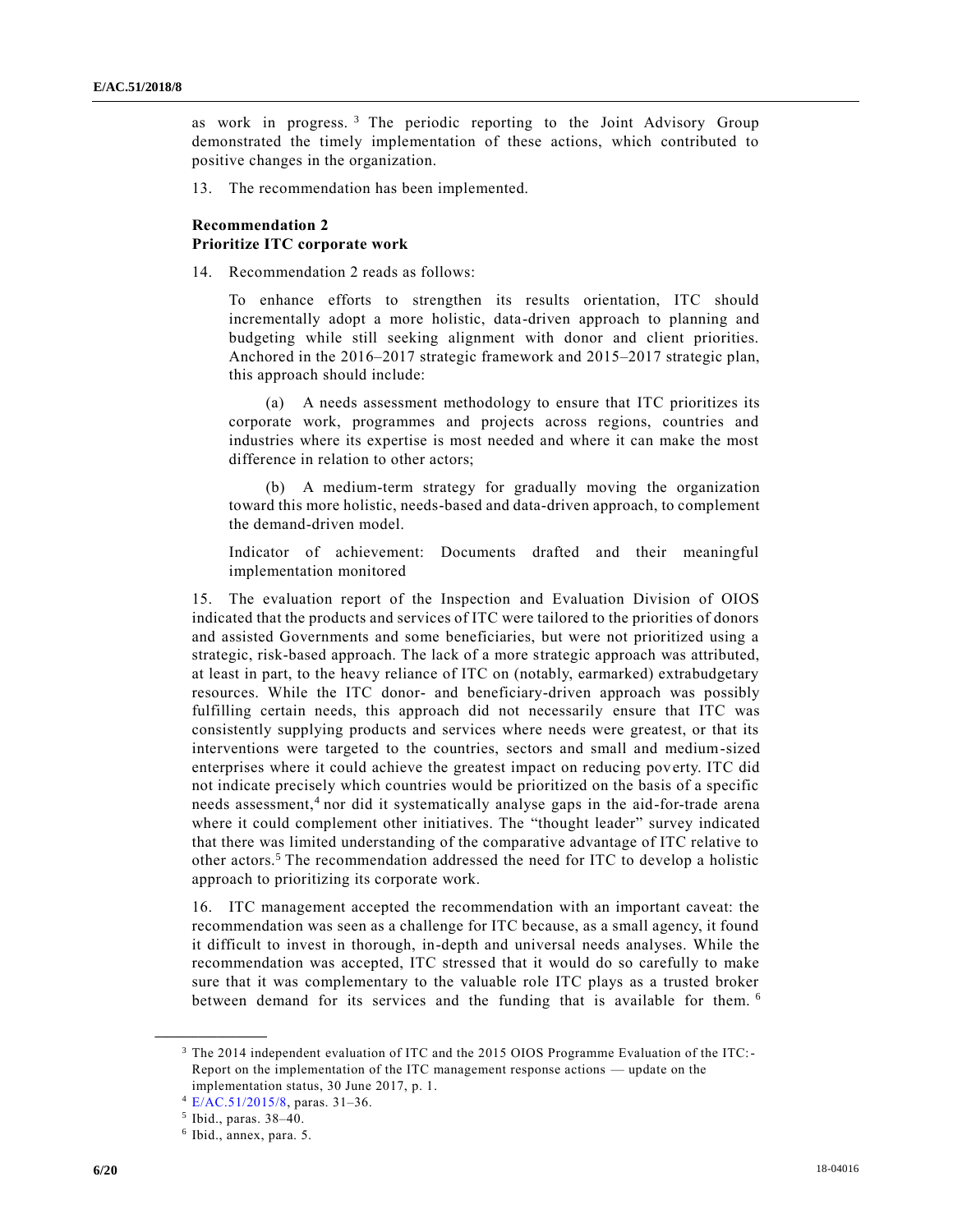Subsequently, the Committee encouraged ITC to target the regions, countries and industries most in need of its expertise.<sup>7</sup>

17. Since 2015, ITC has taken several steps to sharpen its strategic focus in order to better align corporate priorities with client and donor priorities. ITC had a strategic plan 2015–2017, which was subsequently updated by a new strategic plan 2018–2021. In these strategic plans, ITC established six focus areas (also referred to as thematic priorities):<sup>8</sup>

- (a) Globally accessible trade and market intelligence;
- (b) Building a conducive business environment;
- (c) Strengthening trade and investment support institutions;
- (d) Sector and enterprise development;
- (e) Inclusive and green trade;

(f) Supporting regional economic integration and South-South trade and investment.

18. Each focus area was broken down into a limited number of "key initiatives", adding another level of prioritization.

19. ITC also established a corporate results framework, which showed the development outcomes, indicators and targets that ITC intended to achieve with its portfolio of projects and programmes. The framework required specific projects and programmes to contribute to corporate results, and ITC country and regional interventions adapted ITC programmes to suit local needs. ITC project design methodology required a clear demonstration of the comparative advantage of ITC in the planned area of intervention and its alignment with corporate priorities. The methodology included a project design template that required answers to specific questions when completing the "competitive design" section in the template. Questions included: "Why ITC? What are other agencies doing in this area? What is the comparative advantage of ITC for implementing this project? " ITC comparative advantages were also assessed at the ITC programme level. In this regard, an assessment of other organizations was conducted in 2016 (e.g., the "Assess, Improve, Measure for results" programme). In developing both the 2015–17 and 2018–21 strategic plans, ITC conducted extensive consultation with its stakeholders. Consultations included surveys requesting stakeholders to suggest areas for ITC focus and to assess its strengths and weaknesses.

20. ITC completed and implemented a resource mobilization strategy in 2015.<sup>9</sup> Among several objectives, two demonstrated the intention to move from a client and donor-driven model to one more driven by the following corporate priorities:

(a) Make financing longer term, flexible and needs driven; refocusing funders from strictly earmarked to unearmarked financing aligned with ITC programmatic needs/prioritization;

Ensure "one single agenda" for fundraising, particularly through Agencywide prioritization, coordination and matchmaking of ITC interventions with those of funder preferences.

21. Although one of the overall objectives of the resource mobilization strategy is that financing should be more flexible, needs-driven and with more unearmarked

<sup>7</sup> [A/70/16,](https://undocs.org/a/70/16) para. 208.

<sup>8</sup> ITC strategic plan 2018–2021: trade routes to sustainable and inclusive development. Available from www.intracen.org/itc/about/working-with-itc/corporate-documents/strategic-plan/.

<sup>9</sup> Boosting ITC resource mobilization for greater impact 2015–2017 (ITC, 2015).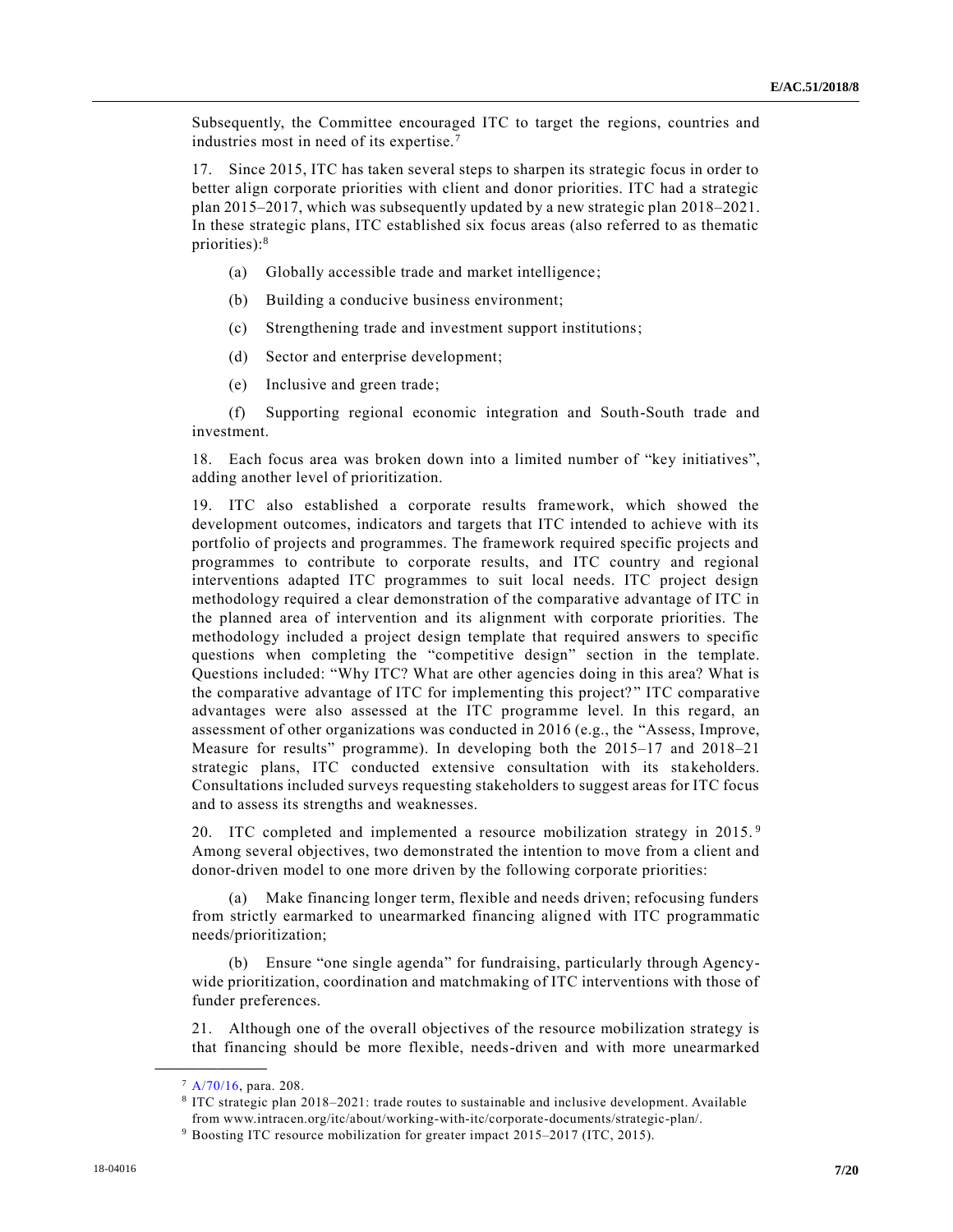Table

aligning with ITC priorities, financial data for the years 2014–2016 did not reveal such a trend (see table 1). In fact, unearmarked and soft-earmarked contributions from donors (Window I) decreased, both as a percentage and in absolute terms, while bilateral contributions for specific projects and programmes (Window II) increased, again both as a percentage and in absolute terms. ITC staff interviewed indicated that the refugee crisis in Europe had a negative impact on their efforts to increase unearmarked (or soft-earmarked) resources, as donor priorities have shifted to humanitarian aid. Final figures of net income for 2017 were not available at the time of the review. However, staff also explained that, while preliminary figures indicated that, although Window I income did not increase in 2017, multi-year agreements signed in 2017 indicated growth in Window I funding for the coming years.<sup>10</sup>

| <b>Budget</b>                       | 2014  |     | 2015  |      | 2016  |      |
|-------------------------------------|-------|-----|-------|------|-------|------|
|                                     | SΜ    | %   | SΜ    | $\%$ | SΜ    | $\%$ |
| Regular budget                      | 40.93 | 45  | 37.42 | 40   | 38.6  | 41   |
| Programme support costs             | 5.18  | 6   | 5.59  | 6    | 5.07  | 5    |
| Extrabudgetary resources, Windows I | 17.59 | 20  | 15.9  | 17   | 10.9  | 12   |
| Extrabudgetary resources Windows II | 26.4  | 29  | 34.63 | 37   | 39.82 | 42   |
| <b>Total</b>                        | 90.1  | 100 | 93.54 | 100  | 94.39 | 100  |

**International Trade Centre, net income received 2014–2016**

*Source*: ITC annual reports 2014, 2015 and 2016.

22. Notwithstanding this trend, ITC projects continued to be in line with corporate priorities. The 2017 annual evaluation synthesis report indicated that seven out of nine projects were rated by evaluators as either "highly satisfactory" or "satisfactory" in terms of "project relevance", which is an assessment of the consistency of the objectives of an intervention with ITC corporate goals and comparative advantages, the client country's development strategy or policy priorities, as well as the beneficiaries' needs. Of the nine projects evaluated, four were independent evaluations conducted by ITC and five were evaluations commissioned by funders and co-financiers. The average relevance rating of the funder-commissioned evaluations was slightly higher as compared with those conducted by ITC.<sup>11</sup>

23. In addition to the six focus areas, ITC has geographic priorities. The new strategic plan 2018–2021 stipulates that ITC is committed to ensuring that at least 80 per cent of its country-level interventions benefit least developed countries, land-locked developing countries, small-island developing States, small vulnerable economies, post-conflict and fragile States and sub-Saharan Africa. Its annual report 2016 indicated that over 85 per cent of country specific assistance already went to these priority countries. $12$ 

24. Overall, efforts to sharpen programme focus and balance client and donor priorities with corporate priorities were reflected in ITC strategic plans. The strategic process was, however, not based on a global needs assessment, as indicated at the time of the evaluation (i.e., the caveat to the recommendation). According to ITC staff

<sup>10</sup> Consultative Committee for the ITC Trust Fund report.

 $11$  See ITC, 2017 annual evaluation synthesis report, table 2. Available from www.uneval.org/evaluation/reports.

<sup>&</sup>lt;sup>12</sup> ITC annual report 2016, p. 2. Available from www.intracen.org/itc/about/working-withitc/corporate-documents/annual-report/.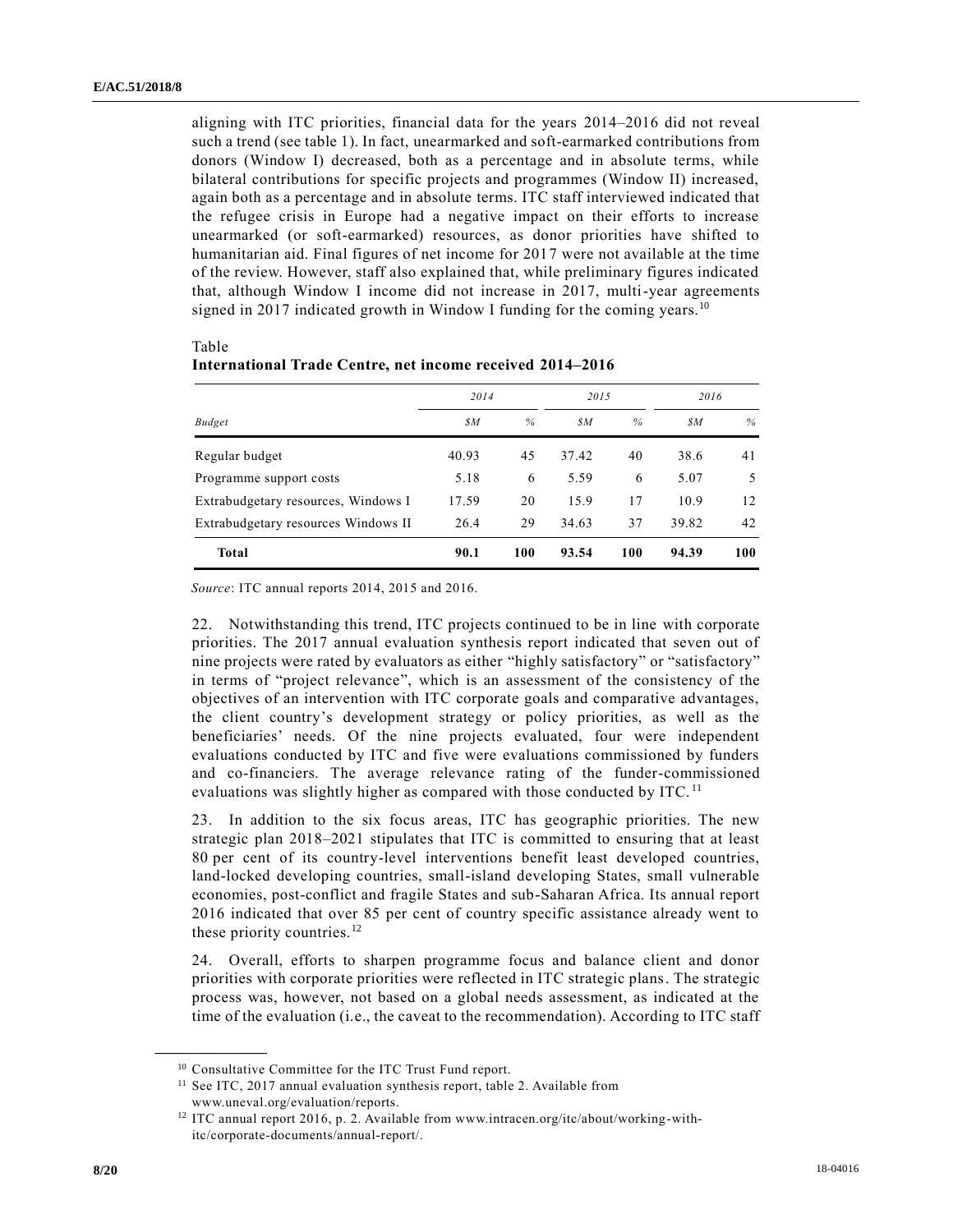interviewed, lack of data was not the reason, as ITC has a considerable amount of global trade data.<sup>13</sup> The main reason for not conducting a global needs assessment was that ITC staff believed that it would not serve the purpose. ITC had had negative experiences with such a "top-down" approach in 2006, when six selected country programmes, which had been prepared on the basis of a global needs assessment, could not mobilize the necessary funding for the projects. The new strategic plan (2018–2021) was developed on the basis of (a) experience that has shown that ITC had selected the right areas in the prevailing strategy (2014–2017) in which ITC has a comparative advantage vis-à-vis other actors;<sup>14</sup> (b) the areas that are in line with the Sustainable Development Goals; (c) ITC priority countries that adhere to United Nations country categories; and (d) donor priorities that cannot be ignored given the significant share of extrabudgetary resources. The new strategic plan 2018–2021 indicated that, over the next strategy period, ITC intends to integrate new data and analytical tools, make needs assessments and benchmarking surveys more granular and aggregate the data in a single database. <sup>15</sup>

25. ITC staff interviewed indicated that the position of ITC is clearer today than it was three years ago in terms of thematic priorities (i.e. focus areas). Discussions and consultations on the thematic priorities and the formulation of the new strategic plan included feedback received from stakeholders and were at a higher level, not only at the project level. However, ITC could not clearly demonstrate the methodology it used to identify and target the regions, countries and industries most in need of its expertise.

26. Given that the recommendation was initially accepted by ITC with a caveat regarding the appropriateness of a global needs assessment and with ITC efforts to sharpen its strategic focus in order to better align corporate priorities with client priorities and donor priorities, the recommendation has been implemented.

## **Recommendation 3 Revise the project approval protocol**

27. Recommendation 3 reads as follows:

To ensure the cascading of overall corporate priorities to the operational level, the programme and project approval protocol should be revised to ensure that all projects adequately address the following areas before being approved:

(a) A clear indication of how the intervention's objectives align with identified corporate priorities;

(b) Evidence that a needs assessment has been undertaken, alongside beneficiary and donor consultations, in prioritizing the country and industry at hand with the specific intervention;

Evidence that key risks have been identified and assessed, and a corresponding risk management plan enacted;

<sup>&</sup>lt;sup>13</sup> Making trade information available to businesses in developing countries has been the raison d'être of ITC. ITC provides online market intelligence for users in developing countries. These global public goods — trade map, market access map and standards map — hold data from more than 190 countries (see ITC annual report 2016, p. 22).

<sup>&</sup>lt;sup>14</sup> ITC stakeholder survey (April 2017) and consultation session with member States and specific country groupings.

<sup>15</sup> ITC strategic plan 2018–2021, p. 11. Available from www.intracen.org/itc/about/working-withitc/corporate-documents/strategic-plan/.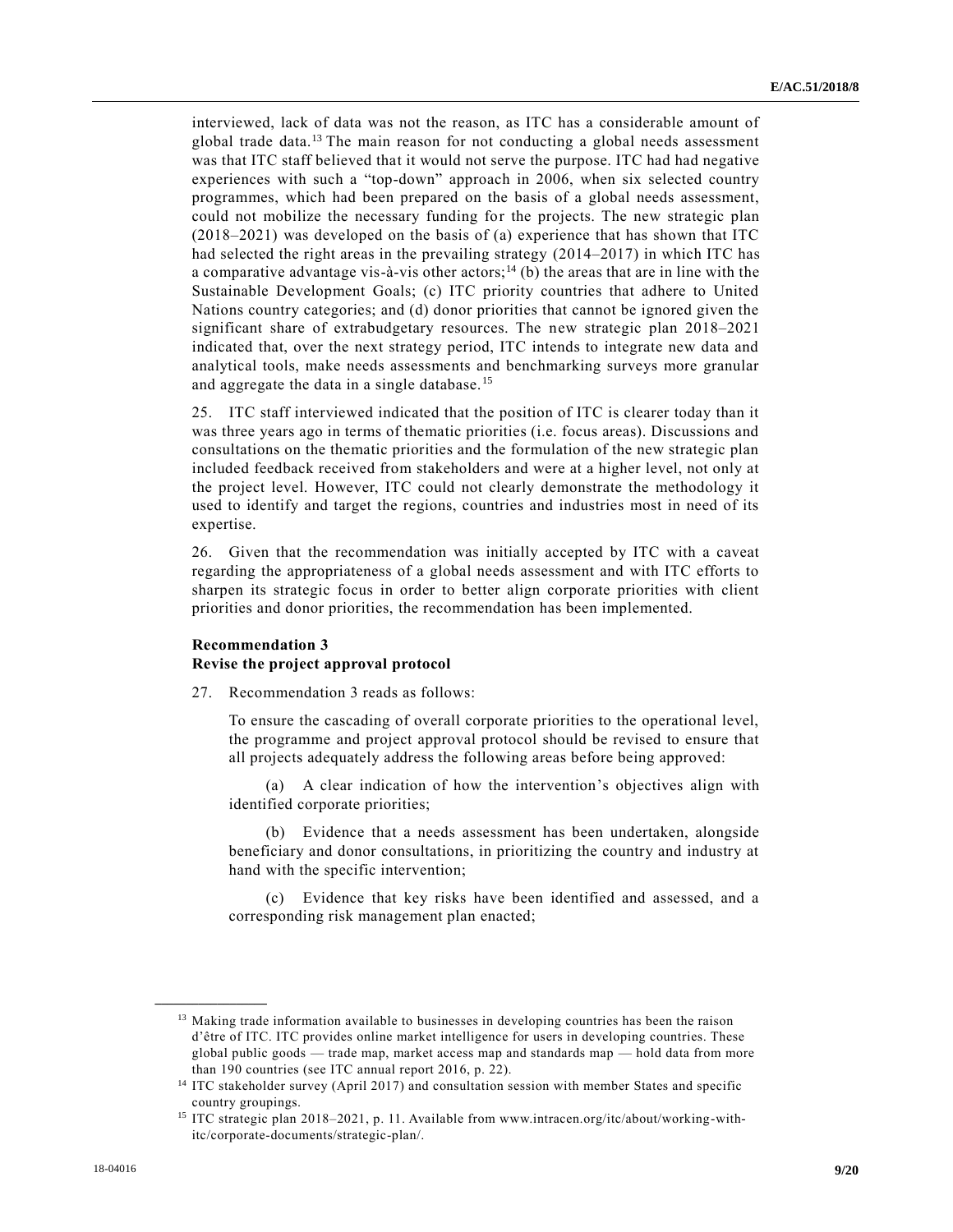(d) A monitoring and evaluation plan for the intervention, commensurate with the intervention's size and overall risk profile, including indicators speaking to results achieved for assisted beneficiaries.

Indicator of achievement: Revised programme and project approval protocol reflecting a clear cascading of overall corporate priorities, resulting in strong alignment between projects and corporate priorities in an increasing number of projects

28. At the time of the evaluation by the Inspection and Evaluation Division of OIOS (2014–2015), ITC was developing a new project portal that would link disparate aspects of the project cycle management process to allow ITC to track, plan and report in a single workflow. <sup>16</sup> Recommendation 3 was intended to contribute to the development of this new project portal, by ensuring that the portal would enhance the alignment of projects with corporate priorities, strengthen the needs-based development of projects, and strengthen project risk management and monitoring and evaluation.

29. The new project portal was implemented with the entire portfolio of ITC projects managed through the new system as of 1 January 2016. The portal encompassed the complete project cycle, including the project planning phase. The review assessed the extent to which the new project portal adequately addressed the four areas identified by the recommendation.

30. **Project alignment with corporate priorities.** ITC developed a corporate results framework and all new programmes and projects were required to refer to this framework. The new project portal specifically required an indication of how a new project was aligned with the corporate strategy, the focus areas and programmes. Project outcome indicators had to be linked to at least one of the seven corporate outcome indicators (reported to the United Nations Secretariat) which ensured alignment and aggregation at corporate level allowing corporate monitoring and decision-making.

31. **Needs assessment.** Both the project idea template and the project plan template included a "needs assessment" section in the relevance chapter. Each functional area of ITC developed diagnostic tools and methodologies to prioritize partner needs. One example was the due diligence of institutional project partners, which included a capacity and risk assessment. Similarly, the ITC benchmarking tool provides trade and investment support institutions with an independent and objective assessment of their institutional situation, efficiency and performance. ITC quality assurance process at the project level ensured that needs assessment was systematically conducted for all projects.

32. **Risk assessment.** The project template in the new project portal included the mandatory requirement to identify and assess risks and assumptions. Moreover, the risk management plan showed how the risks will be managed and reflected "the probability of occurring" and the "impact on project results" if they were to occur. The plan described what would be done should the risk materialize, i.e. the "risk reduction measures".

33. **Monitoring and evaluation plan.** The project plan template in the new project portal required information on the planned monitoring and evaluation activities. The monitoring plan included baselines and targets and showed in detail how, when and by whom each indicator would be measured. The evaluation plan summarized anticipated evaluation arrangements and responsibilities to be undertaken by ITC and/or counterpart(s). The quality of these plans was assessed as part of the project

<sup>16</sup> [E/AC.51/2015/8,](https://undocs.org/E/AC.51/2015/8) para. 26.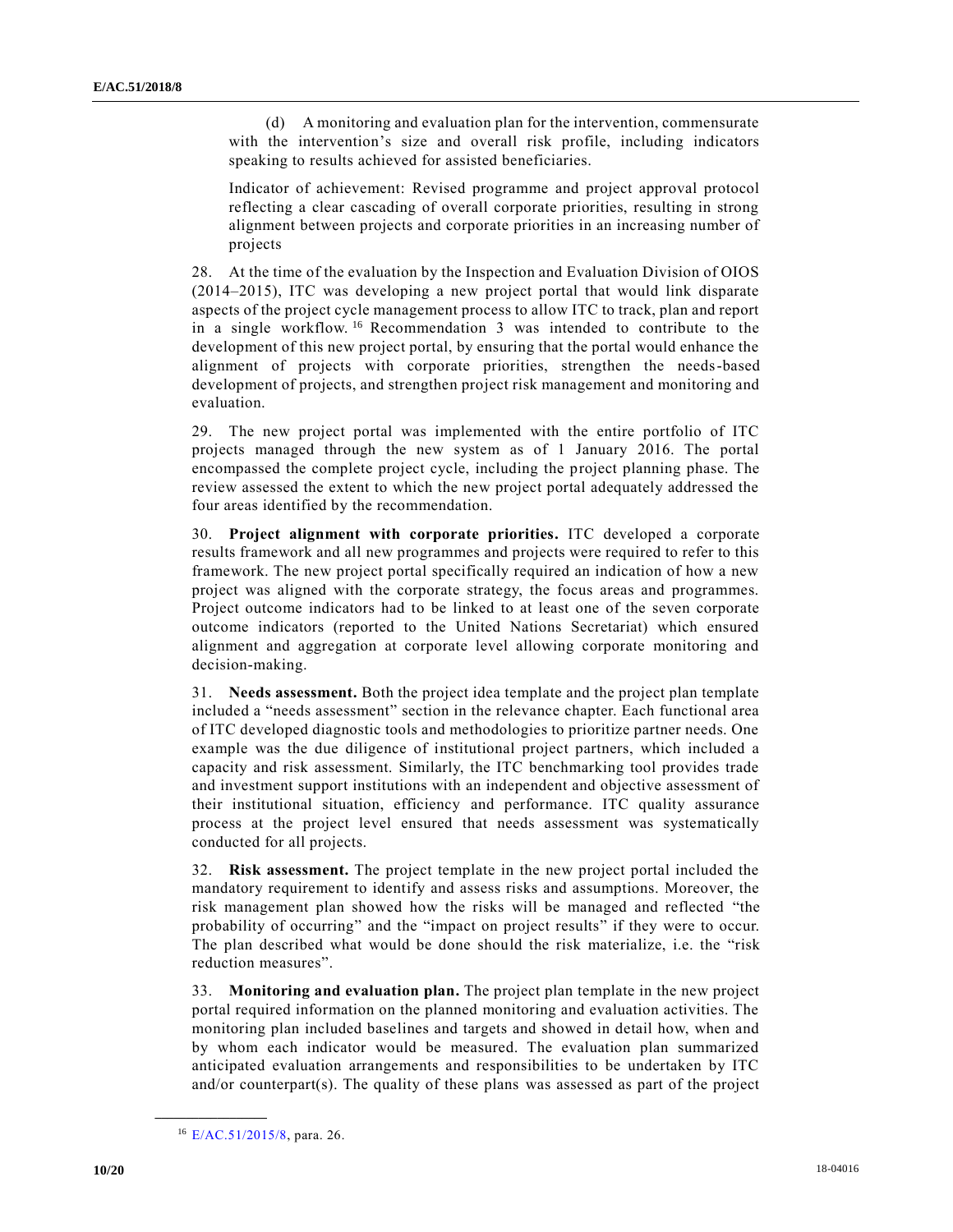design and quality assurance process. The project plan template included a separate chapter on evaluation.

34. ITC staff expressed the view that, as a result of the new project portal and the fact that all projects have to be in the new project portal in order to be approved, the overall quality of the projects' logical frameworks showed improvement over the last two years. There was much better alignment with corporate priorities and much more data was available, although the verification of data, to some extent, remained a challenge.

35. Overall, as each of the four areas identified in the recommendation has been adequately addressed through the new project portal, the recommendation has been implemented.

#### **Recommendation 4**

### **Improve International Trade Centre capacity in the generation of evidence of results and the cost-effectiveness of its work**

36. Recommendation 4 reads as follows:

ITC should improve its capacity to generate credible evidence on the results its interventions have achieved for its beneficiaries and clients, and on these interventions' cost-effectiveness. Such improvements entail, at minimum:

(a) Development of a risk-based evaluation plan, identifying higher-risk interventions requiring individualized evaluation attention and lower-risk interventions for which a bundled evaluation approach is adequate;

(b) A monitoring and evaluation capacity development plan for equipping programme staff with monitoring and evaluation skills;

(c) Continued roll-out of the integrated project portal, including finalization and use of the costing methodology;

(d) Completion of the impact assessment methodology, ensuring that these methods include non-perceptual, verifiable documentary evidence of impacts to complement the perceptual evidence garnered through the client relationship management database;

(e) Development of clear guidelines on what constitutes a client in the client relationship management database;

(f) Revision of the Centre's 2008 evaluation policy and of the reporting lines of the Evaluation and Monitoring Unit to ensure that the present recommendation and aspects of recommendation 5 are adequately implemented at the direct behest of the Executive Director of ITC.

Indicator of achievement: The actions described in the recommendation are undertaken, and their meaningful follow-through monitored, resulting in credible evidence on the results interventions have achieved for the Centre 's beneficiaries and clients, and at what cost

37. The recommendation addressed the need for ITC to generate credible evidence, as it had gathered little evidence to document results achieved beyond the level of outputs. At the time of the evaluation, it was not possible to identify projects with compelling evidence as to whether or not ITC projects succeeded in achieving the intended outcomes.<sup>17</sup> The Centre's lack of investment in monitoring and evaluation applied to programmes and projects of all types and sizes. <sup>18</sup> While ITC was refining

<sup>17</sup> Ibid., para. 19.

<sup>18</sup> Ibid., para. 22.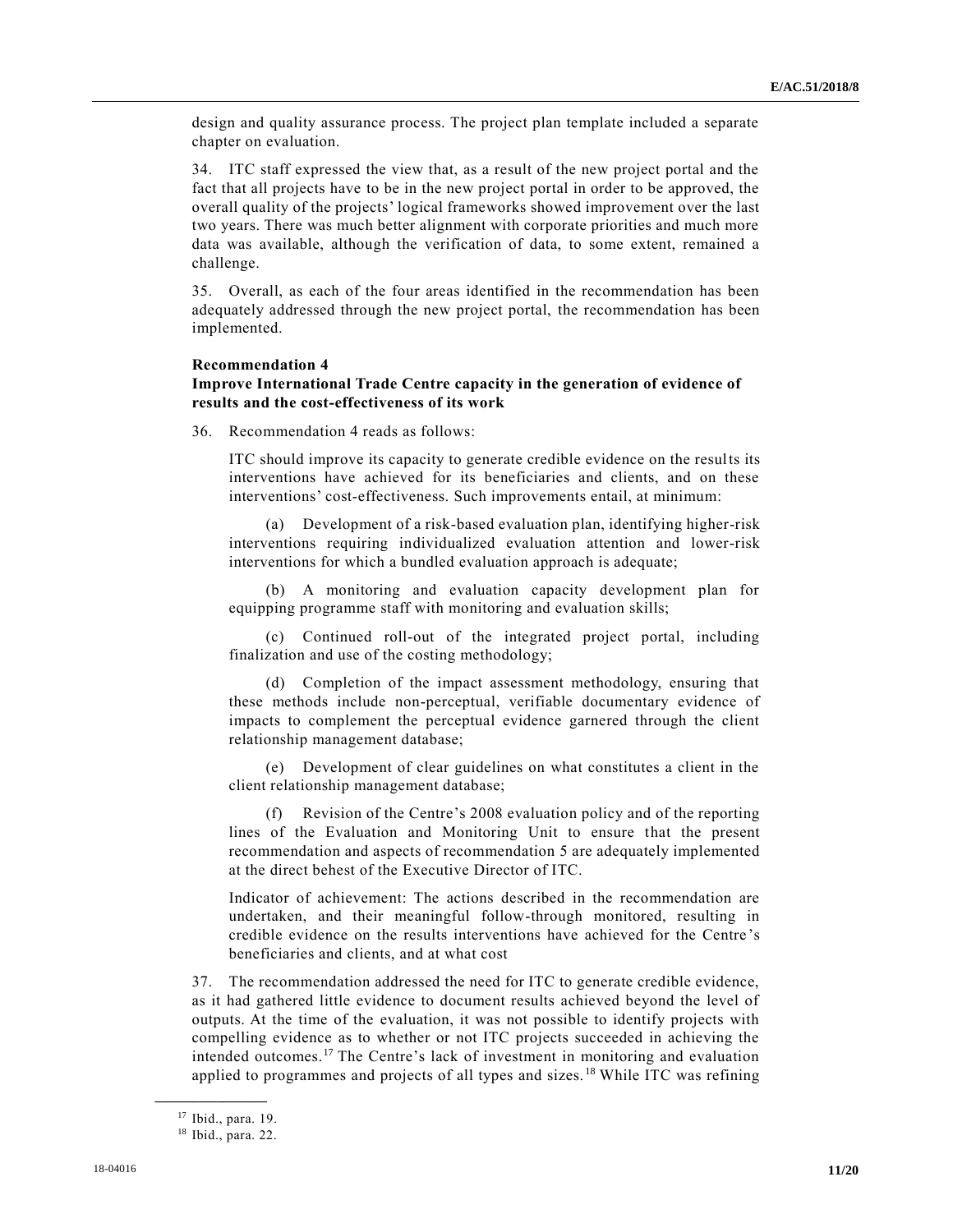its impact assessment methods, there was no evidence at the time that ITC intended to undertake a more appropriately rigorous approach to impact measurement: the structural arrangements did not afford the monitoring and evaluation function sufficient operational independence to generate credible results information. An earlier finding from a  $2013^{19}$  assessment had indicated that the ITC evaluation policy was seen as only moderately adhering to the norms and standards of the United Nations Evaluation Group.<sup>20</sup> Prior assessments also showed that ITC had not been able to demonstrate linkages between results achieved and resources that it had allocated.<sup>21</sup>

38. The present review assessed each of the five elements required by the recommendation, as follows.

39. **Risk-based evaluation plan.** Since 2016, the Evaluation Unit has followed a risk-based approach to identify the interventions subject to evaluation in the ITC evaluation work programme. That practice was formalized in the revised evaluation policy (2015), in which it was stated that the selection criteria and priority setting shall take into consideration the results of a risk assessment. <sup>22</sup> While the evaluation policy did not provide further details on the risk assessment methodology, the evaluation work programme for 2016 indicated the use of a risk assessment methodology. The methodology was based on a rating of several risk factors, which included donor sensitiveness, budget, delivery complexity and accountability. The work programme also provided the actual risk assessment of the proposed evaluations for 2016 and 2017.<sup>23</sup> While the evaluation work programme for 2017 and 2018 did not provide a detailed risk assessment similar to that for the 2016–17 work programme, it stressed that a risk assessment was used for the selection of the evaluations, which was confirmed by ITC staff. This element of the recommendation has been implemented.

40. **Monitoring and evaluation capacity development.** The ITC Independent Evaluation Unit developed comprehensive evaluation guidelines (July 2017) which covered a large number of pertinent topics ranging across monitoring and evaluation plans, the process of conducting evaluations, quality checklists and ready-to-use templates. This was a useful resource for ITC staff and could significantly contribute to monitoring and evaluation capacity development. The Independent Evaluation Unit prepared a monitoring and evaluation online training programme for project managers, to be delivered through the ITC online trade academy. The online training is expected to be rolled out in the first quarter of 2018. The unit organized several ad hoc training sessions with staff on topics such as the ITC evaluation policy and the Donor Committee for Enterprise Development standard for measuring results. The Independent Evaluation Unit provided advice to project managers whose projects were evaluated or self-evaluated. The introduction of project completion reports required staff to be familiar with the evaluation criteria outlined in the evaluation policy. ITC did not have records available for review by the Inspection and Evaluation Division of OIOS as to who and how many persons benefited from coaching and advice provided by the Independent Evaluation Unit, and, as the online trainings scheduled to begin in 2018 had not yet started, actual capacity development appeared to be limited. This element of the recommendation was partially implemented.

<sup>&</sup>lt;sup>19</sup> Independent assessment of Secretariat evaluation functions, Inspection and Evaluation Division of OIOS, 2013.

<sup>20</sup> [E/AC.51/2015/8,](https://undocs.org/E/AC.51/2015/8) paras. 28 and 30.

<sup>&</sup>lt;sup>21</sup> Ibid., para. 42, footnote, "For example, the 2006 and 2014 evaluations of ITC; Board of Auditors reports A/63/5 (Vol. III), para. 77, A/65/5 (Vol. III), para. 78, etc.".

<sup>22</sup> ITC evaluation policy, 2nd ed., June 2015, para. 39.

 $23$  2016 evaluation work programme, pp. 6–8.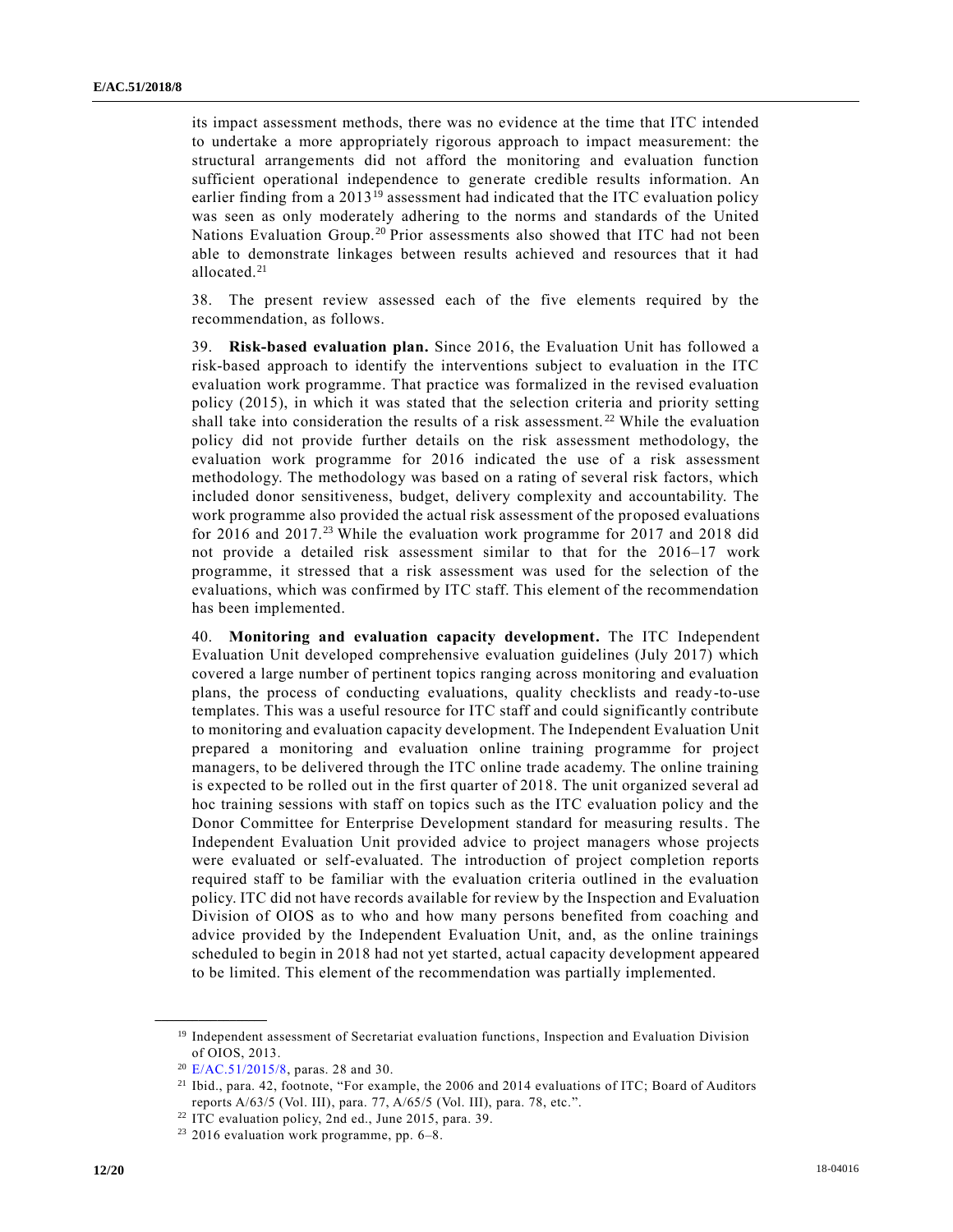41. **Costing methodology.** ITC did not have a finalized costing methodology. The development of a real-time cost-tracking tool was postponed as a result of the move from the ITC enterprise resource planning system to Umoja, the United Nations enterprise resource planning system in late 2015. During 2017, Umoja functionality for structuring budgets was increasingly used for output-based budgets and expenditure tracking. ITC also improved its reporting on expenditures by focus area and by Sustainable Development Goal, based on data aggregation through the new project portal. The October 2017 report on the period 1 January–30 June 2017 to the Consultative Committee of the ITC Trust Fund contained reporting on delivery by focus area, programme, Sustainable Development Goal, country, country type, region and cost category.<sup>24</sup> Work was ongoing to address the costing methodology of specific interventions and results (taking into account the development of Umoja II). The delay in fully implementing this element of the recommendation will result in the limited ability of ITC to make informed decisions based on clear and credible indications of its overall efficiency and effectiveness, including value for money. <sup>25</sup> Thus, while some work had been done, this element of the recommendation was a work in progress and was partially implemented.

42. **Impact assessment methodology.** A review of the new evaluation guidelines showed that impact assessment was of importance to ITC. While there was no detailed description of a specific impact assessment methodology, several options were highlighted. Central to assessing impact was the use of theory of change<sup>26</sup> analysis.<sup>27</sup> Theories of change were developed for all  $15$  programmes.<sup>28</sup> The Guidelines recommended the use of interviews, surveys and national statistics to assess impact. Some specific impact measurement methodologies were piloted at the project level. For example, in 2016, ITC conducted an impact assessment of a coffee project in Uganda. The assessment took place three years after project completion and analysed the long-lasting economic and social impact on small coffee farmers, a private coffee trade association and on policymaking for coffee businesses in Uganda. <sup>29</sup> The review did not assess the quality of the impact assessment. In early 2017, ITC started to prepare project completion reports which required staff to provide evidence in terms of higher-level results (i.e. beyond output level). Every project was required to report on impact vis-à-vis Sustainable Development Goal targets. When inputting project information in the new project portal, project managers were required to indicate to which Sustainable Development Goals the project was expected to contribute. The ITC global public goods user survey showed some higher-level results of ITC work.<sup>30</sup> Overall, while significant steps had been taken with regard to a conceptual framework for impact assessment, a detailed description of how to apply the framework at the project level was not available. This element of the recommendation was a work in progress and was partially implemented. This view is shared by ITC staff.

<sup>24</sup> ITC, Report to the Consultative Committee of the ITC Trust Fund, 1 January–30 June 2017. Available from www.intracen.org/about/jag/itc\_trust\_fund/.

<sup>25</sup> *Evaluation of the International Trade Centre UNCTAD/WTO, Synthesis Report* (Evaluation Department, Ministry of Foreign Affairs of Denmark, Copenhagen, 2006). Available from [www.itcevaluation.org/\)](http://www.itcevaluation.org/); Independent Evaluation of the International Trade Centre (2014), para. 310. Available from www.intracen.org/uploadedFiles/intracenorg/Content/About\_ITC/ How ITC Works/Evaluation/1.%20Evaluation%20Report.pdf.

<sup>&</sup>lt;sup>26</sup> A theory of change explains the intervention logic, i.e., how activities contribute to a chain of results that produce ultimate intended impacts.

<sup>27</sup> ITC evaluation guidelines, July 2017, para. 54.

<sup>28</sup> Example: Empowering women to trade programme document 2016–2021, p. 30.

<sup>&</sup>lt;sup>29</sup> ITC, 2017 annual evaluation synthesis report, paras. 25 and 54-58.

<sup>30</sup> E.g., ITC market intelligence tools helped generate around \$300 million in trade transactions in 2016 (ITC Annual Report 2016, p. 17).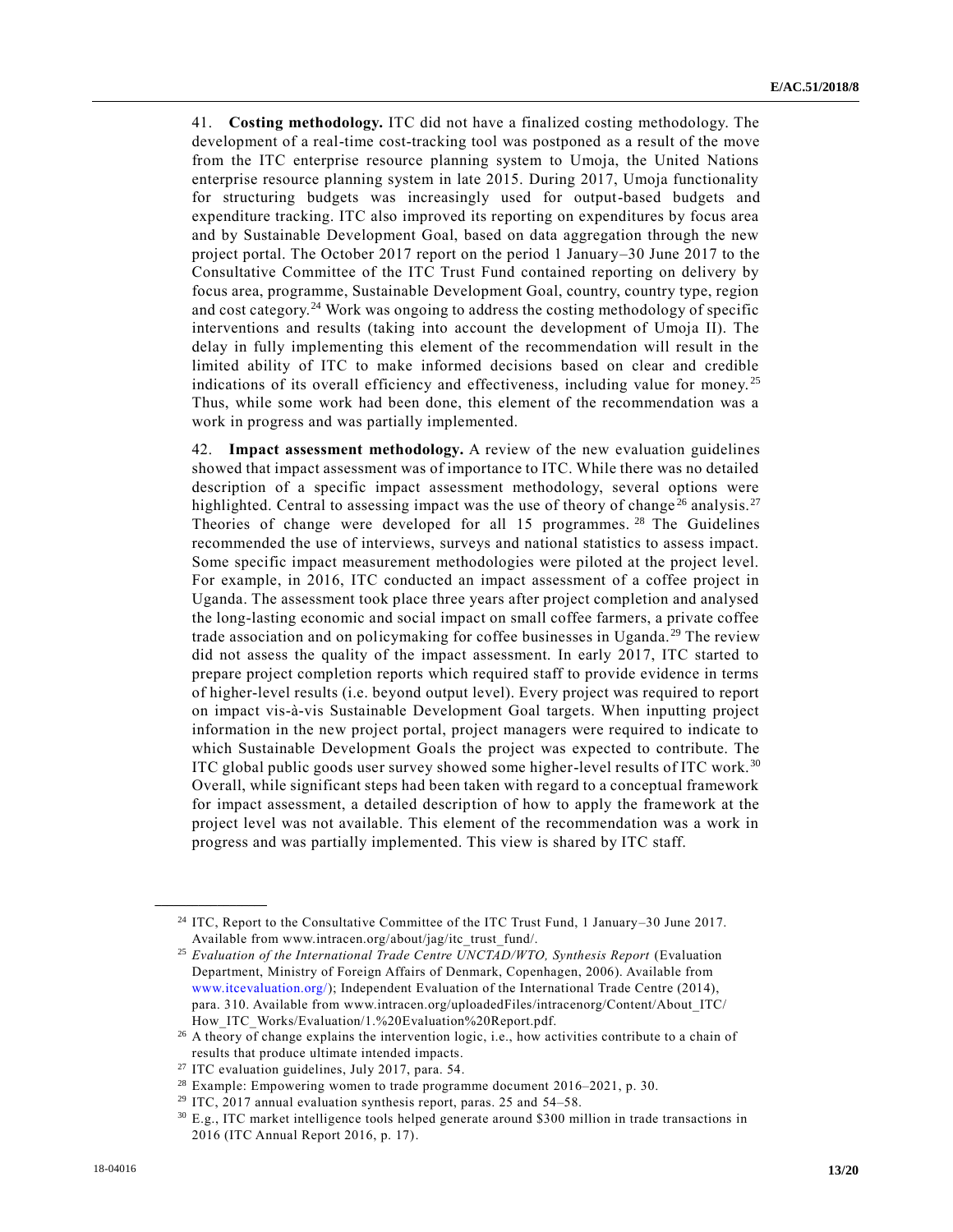43. **Guidelines on what constitutes a client.** The new ITC strategic plan 2018– 2021 provided a clear description of its primary clients, which are micro, small and medium-sized enterprises. The strategy explicitly mentioned women and young entrepreneurs, national Governments and trade and investment support institutions.<sup>31</sup> The new client relationship management system, which included the definition of client categories in the system, was viewed as a useful tool also for harvesting information at the output level (e.g. number of training courses, events, etc.). This element of the recommendation has been implemented.

44. **Revision of evaluation policy and reporting lines.** In June 2015, the Joint Advisory Group endorsed the revised evaluation policy. In June 2016, a peer review of the Evaluation Office indicated that the new evaluation policy did not provide for sufficient structural and functional independence of the Evaluation Unit, resulting in the recommendation that "the Evaluation Unit should be granted a distinct functional status, ideally separate from Strategic Planning, Performance and Governance and located within the office of and reporting directly to the Executive Director."<sup>32</sup> The independence of the Evaluation Office has, at least to some extent, since been strengthened. In late 2016, a direct reporting line to the Executive Director/Deputy Executive Director was established. The Evaluation Unit was renamed the ITC Independent Evaluation Unit.<sup>33</sup> However, the Unit continues to be a part of Strategic Planning, Performance and Governance, with a dual reporting structure: on evaluation results, the head of the Unit could approach the Executive Director/Deputy Executiv e Director directly. For any other business, such as the clearing of evaluation guidelines or training material, the head of the Unit continued to report to the Chief of Strategic Planning, Performance and Governance. The independence of the Unit is therefore determined to a large extent by the prevailing management approach. As institutional independence can be further strengthened, this element of the recommendation was partially implemented.

45. As a result of the incomplete implementation of the monitoring and evaluation capacity development, the incomplete costing methodology, the work in progress with regard to the implementation of the impact assessment methodology and the suboptimal institutional independence of the evaluation function, the recommendation was partially implemented.

#### **Recommendation 5**

### **Institutionalize cross-cutting issues gender, youth and the environment into projects**

46. Recommendation 5 reads as follows:

ITC should accelerate the integration of cross-cutting issues into its projects.

This includes:

(a) Strengthened capacity-development support for promoting integration of cross-cutting issues into project design;

(b) Incorporating into the project approval process an appraisal of proposals' attention to all three cross-cutting areas, in accordance with the Centre's 2014 guidance on Project Approval Committee development markers on the cross-cutting issues;

<sup>31</sup> ITC strategic plan 2018–2021, pp. 9–11.

<sup>&</sup>lt;sup>32</sup> Professional peer review of the evaluation function at the International Trade Centre, June 2016, paras. 171 and 183.

<sup>33</sup> ITC, 2017 annual evaluation synthesis report, p. 28.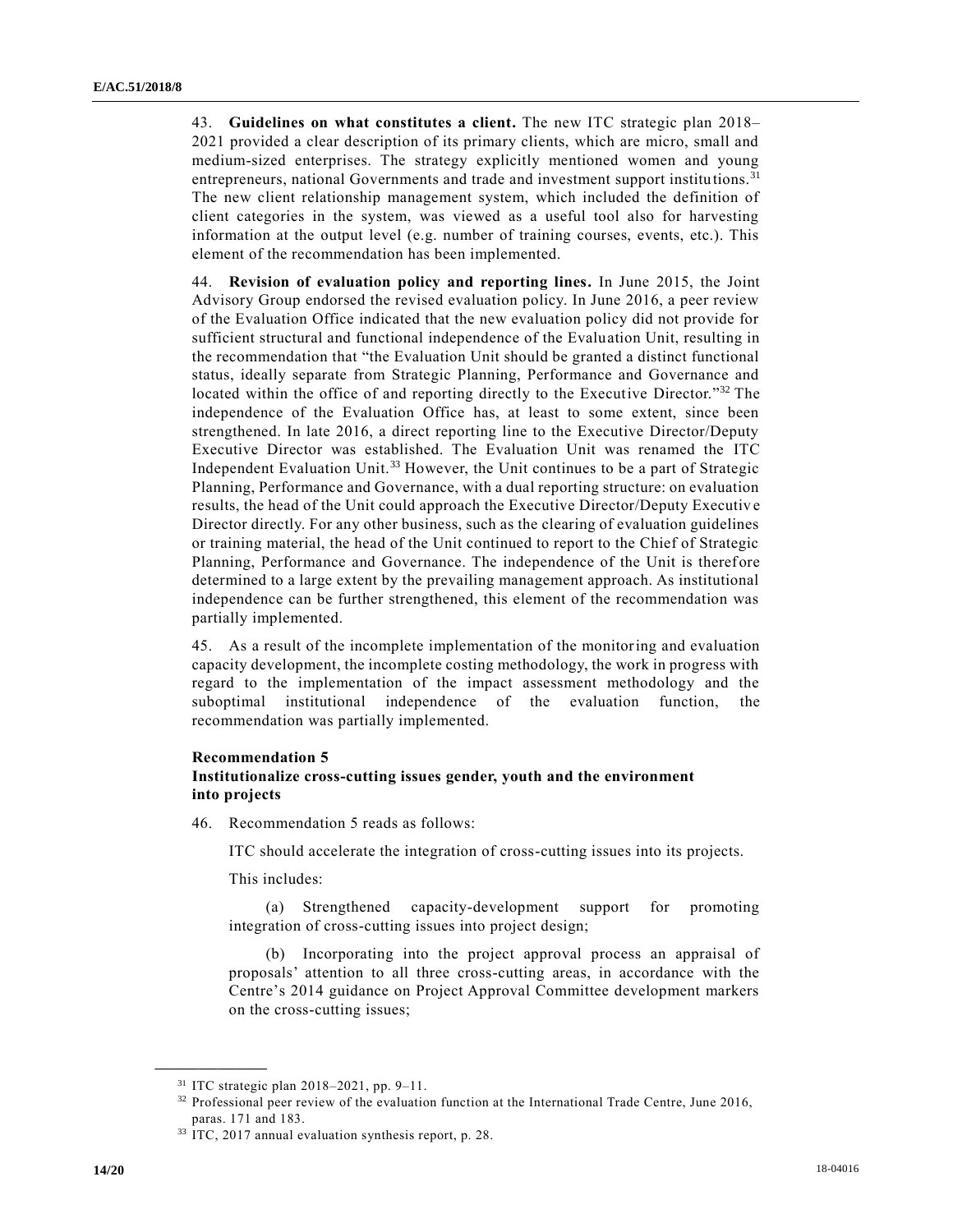(c) Sharpening conceptual clarity on the Centre's approach to the environment, clearly articulating whether the 2014 environment mainstreaming strategy implies heightened attention to minimizing the Centre 's environmental footprint, explicitly supporting small and medium-sized enterprises and/or innovations that address environmental challenges, or something else.

Indicator of achievement: The actions described in the recommendation are undertaken, and their meaningful follow-through monitored, resulting in a clearer integration of cross-cutting issues in an increasing number of projects

47. The recommendation addressed the weakness of ITC integration of crosscutting issues into project designs. ITC had three cross-cutting issues at the time of the evaluation:<sup>34</sup> gender, the environment and youth. Despite commendable advances, substantive integration of gender into ITC projects remained weak. While genderdisaggregated data on development outputs and outcomes were collected, monitoring and reporting on gender equity was unsystematic.<sup>35</sup> There was limited mainstreaming of environmental aspects in ITC projects and it was unclear whether the goal of the ITC 2014 environment mainstreaming strategy was to minimize its own environmental impact or support environmental innovation among small and medium-sized enterprises, or something else.<sup>36</sup>

48. The review assessed progress against the three elements of the recommendation. Since 2015, gender, youth and the environment have been elevated to corporate priorities because of their relevance to the Sustainable Development Goals and trade. Having specific programmes in each of these three cross-cutting areas was also seen as beneficial for developing appropriate approaches applicable in various situations. One of the six focus areas of ITC is "inclusive and green trade", in which there were key initiatives focusing on women (SheTrades) and youth ("Building youth entrepreneurship"). The triennial review indicated that, in particular on gender, ITC had become a strong advocate for women in trade. For example, it played a key role in the Joint Declaration on Trade and Women's Economic Empowerment on the occasion of the Ministerial Conference of the World Trade Organization in Buenos Aires in December 2017. Since youth became a corporate priority about three years ago, ITC has committed to support the Global Initiative on Decent Jobs for Youth. Some significant achievements, such as the Youth Empowerment Project in Gambia were funded through the European Union Emergency Trust Fund for stability and addressing root causes of irregular migration and displaced persons in Africa. The Trade and Environment Programme strengthened the capacity of small and mediumsized enterprises in developing countries to compete in environmental markets. The programme also addressed challenges relating to climate resilience and biodiversity loss. ITC provided analysis and support in different global value chains, including agri-food, natural products, fibres and leather.

49. **Capacity-development support for promoting integration of cross-cutting issues into project design.** ITC developed a new guide for project managers for mainstreaming the environment into the various projects.<sup>37</sup> On gender, there were guidelines from 2009/2010 which appeared to be no longer in use. For youth, no guides were available. While ITC conducted training on environmental mainstreaming, very little formal training on mainstreaming of the cross-cutting gender and youth issues was conducted. Capacity-building on cross-cutting issues took place not through formal training but primarily through tailored advice on individual project basis by the in-house experts. Capacity-building on cross-cutting

<sup>34</sup> [E/AC.51/2015/8,](https://undocs.org/E/AC.51/2015/8) para. 46.

<sup>35</sup> Ibid., para. 51.

<sup>36</sup> [E/AC.51/2015/8,](https://undocs.org/E/AC.51/2015/8) para. 48.

<sup>&</sup>lt;sup>37</sup> ITC, "Environmental Mainstreaming: a guide for project managers" (2016).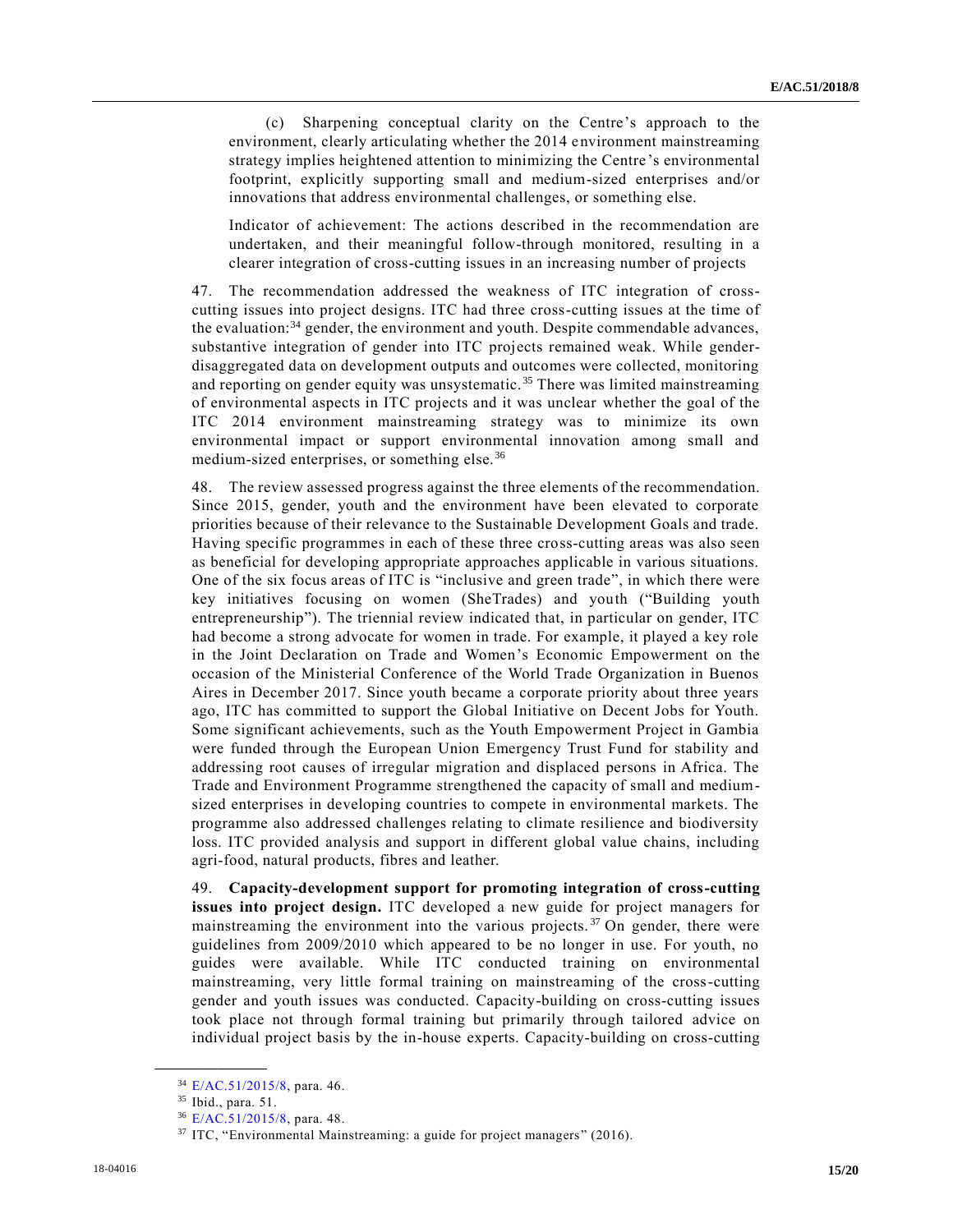issues was held systematically by the project design task force during the project design phase, as the new project portal required each project to show how it contributed to cross-cutting issues. Other capacity-development activities were internal meetings on cross-cutting issues, such as a presentation given on gender research results to ITC staff. Likewise, events such as the ITC annual World Export Development Forum showcased success stories of young entrepreneurs. ITC performance was reported as good in the 2016 report on the United Nations Systemwide Action Plan on Gender Equality and the Empowerment of Women (UN-SWAP).<sup>38</sup> This element of the recommendation has been implemented.

50. **Project approval process.** Each of the 15 ITC programmes explicitly addressed the three cross-cutting issues of the environment, gender and youth. These programmes served as guiding frameworks for projects, with the objectives formulated at the programme level taken up at the project level. Moreover, the new project portal required each project to show how it contributed to the cross-cutting issues of gender, youth and the environment. These "development markers" were included in every new project design and assessed as part of the project appraisal process. The ratings given included: "high", showing specific outputs on gender, youth or environment; "moderate", with the cross-cutting issues incorporated; or "low", with no integration. Each project was required to link the project impact with Sustainable Development Goal targets, including on gender, youth and the environment, where appropriate, and had to report accordingly. This facilitated results reporting at the corporate level. This element of the recommendation has been implemented.

51. **Conceptual clarity on mainstreaming the environment.** ITC developed a new guide for project managers on systematically mainstreaming environmental considerations into its work.<sup>39</sup> The guide provided project managers with tools to assess environmental considerations in project planning and implementation, in order to mitigate risks, enhance resilience and seize opportunities to expand trade in sustainable goods and services. The guidelines contained, among other elements:

(a) A concept of environmental mainstreaming; <sup>40</sup>

(b) Guidance on completing the environmental section of the cross-cutting issues and development markers section of a project plan;

(c) A list of indicative questions to help project managers consider specific environmental aspects of project plans;

(d) A matrix to identify key environmental opportunities and risks covering a range of sectors;

(e) Guidance on the environmental rating system and minimum environmental ratings;

(f) Guidance on finding appropriate outputs and indicators for environment in the logical framework of a project;

(g) A detailed matrix of key environmental concerns by sector, with recommended sources of further information.

52. The guide appeared helpful in sharpening the conceptual clarity of the ITC approach towards the environment. This element of the recommendation has been implemented.

<sup>38</sup> 2016 UN-SWAP report.

<sup>&</sup>lt;sup>39</sup> ITC, "Environmental Mainstreaming".

 $40$  Ibid., p. 4.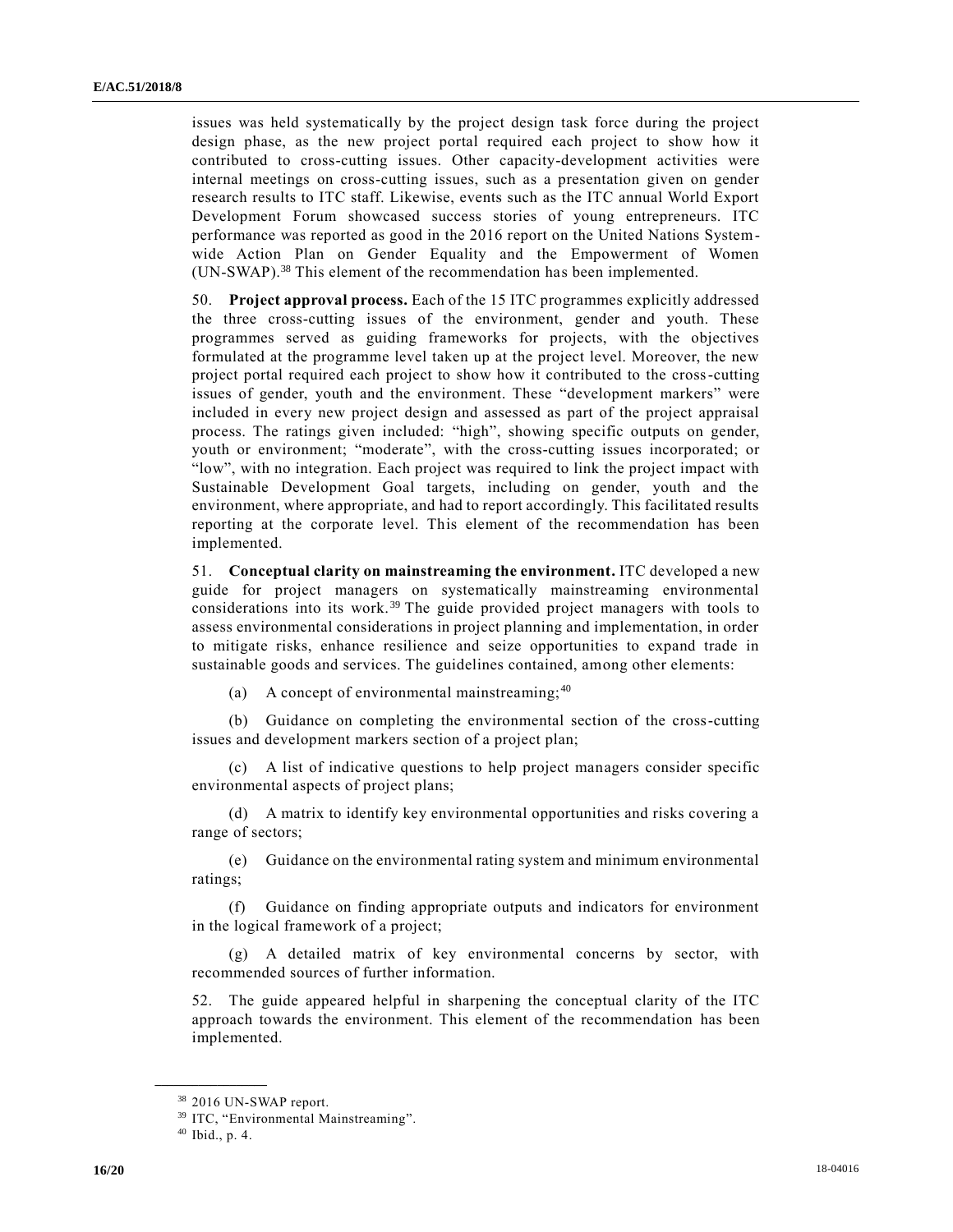53. ITC has significantly advanced since 2015 in promoting women, youth and the environment in trade. Although the capacity-development support for promoting integration of cross-cutting issues can be further strengthened by updating the gender guidelines and preparing guidelines for youth, overall, the recommendation has been implemented.

## **III. Conclusion**

54. ITC has taken significant steps to implement all recommendations contained in the evaluation by the Inspection and Evaluation Division of OIOS of 2015. ITC is more focused on core corporate priorities as compared with three years ago. Also, there is overall a better alignment of corporate priorities with client and donor priorities. In parallel, specific ITC projects are better aligned with corporate priorities. ITC makes better use of results-based management tools such as logical frameworks and theory of change methodology. The reporting and evidence generation on results, including higher-level results, has improved. Finally, ITC has made an effort through its programmes and projects to advance the promotion of women, youth and the environment in trade. While there have been some positive changes to the work of ITC as a result, a measurable impact of the implementation of the recommendations remains to be fully assessed.

55. Three important changes remain to be fully effected. To allow ITC to strengthen its results orientation and align with its needs-based strategic priorities, the shift from earmarked to unearmarked resources, despite the adoption of a more strategic approach to resource mobilization, is yet to happen. Unearmarked resources would further allow ITC to base its projects on its own corporate rather than the donor's priorities. There remains a continued need to enhance the capacity development support for cross-cutting issues as well as the impact assessment of ITC work. The structural independence of the evaluation function can be further enhanced by abolishing the dual reporting line. The ITC Independent Evaluation Unit should exclusively report to the Executive Director/Deputy Executive Director on all matters. The second reporting line to Strategic Planning, Performance and Governance should be abolished.

> (*Signed*) Heidi **Mendoza** Under-Secretary-General for Internal Oversight Services

> > March 2018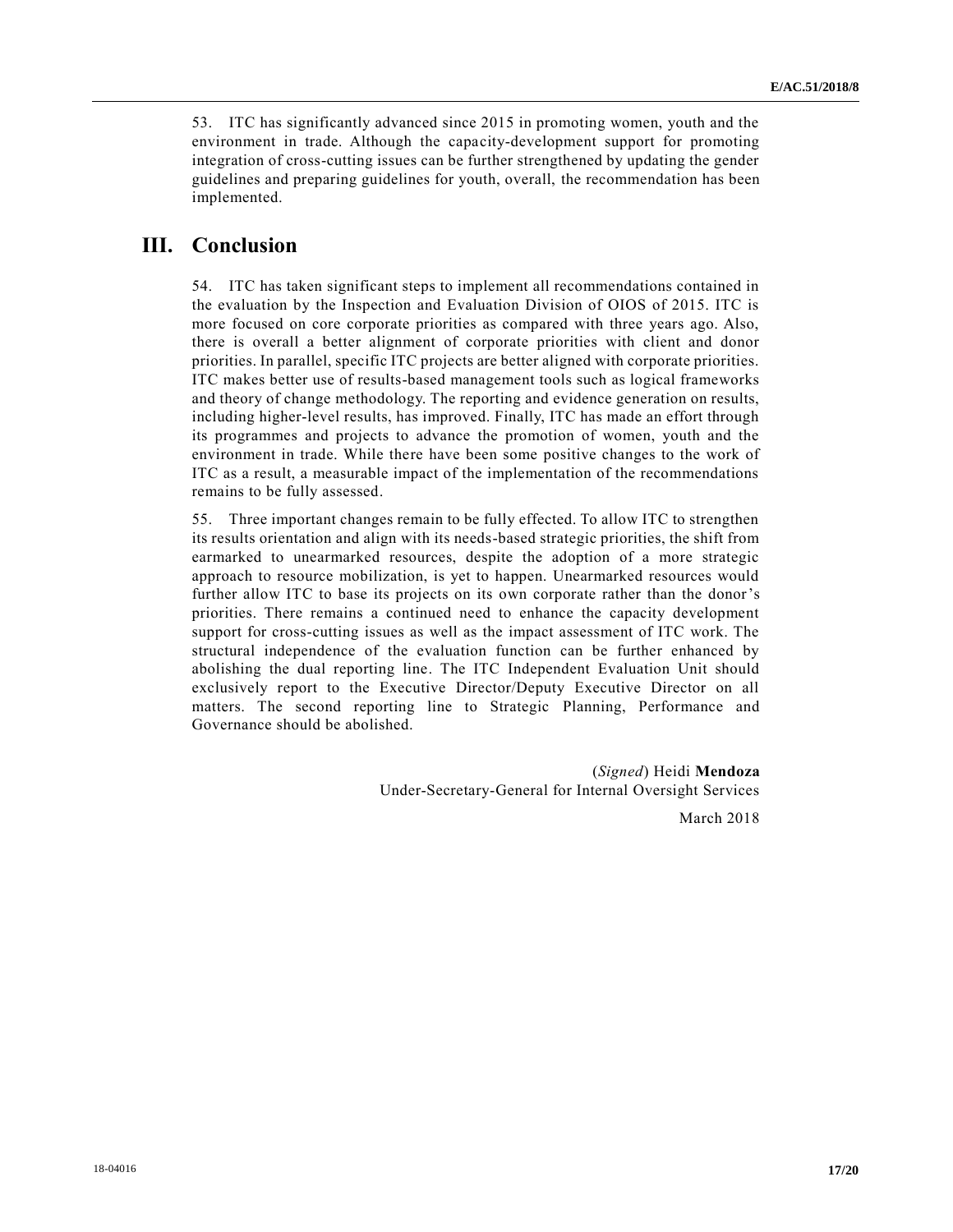## **Annex**\*

## **Comments from the International Trade Centre**

The International Trade Centre (ITC) extends its appreciation to the Office of Internal Oversight Services (OIOS) for its thorough triennial review and for the opportunity to provide comments.

ITC is pleased that OIOS has recognized the significant accomplishments of ITC in implementing all recommendations contained in the OIOS evaluation by the Inspection and Evaluation Division of Office of Internal Oversight Services of 2015 and in the 2014 funder-led independent evaluation of the ITC, resulting in a more focused and results-driven organization.

Following the recommendations received, the management of ITC has put considerable emphasis on accountability to its stakeholders, documenting and communicating regularly on the organization's progress in implementing the jointly agreed action plans that resulted from the evaluation recommendations. ITC strengthened its entire results-based management system, adopting a more holistic, data-driven approach to strategic planning and budgeting; aligning programme and project approval protocols to firmly established corporate priorities under a corporate theory of change; reinforcing its approach to objective needs assessme nts, while paying attention to monitoring, evaluation and risk management. ITC has also advanced the promotion of women, youth and the environment in trade, both through programmes directly targeting these client groups, as well as through mainstreaming their interests into all ITC programmes and projects.

ITC agrees with the spirit of the three specific changes that according to OIOS' assessment remain to be fully effected:

(a) The shift from earmarked to unearmarked resources, despite the adoption of a more strategic approach to resource mobilization, was yet to happen

ITC agrees that unearmarked resources are preferable to hard-earmarked resources and ITC will continue its efforts to increase the amount of unearmarked resources in collaboration with its funders (having already successfully raised it in 2017 and for 2018). However, this is a challenge that concerns the whole United Nations system, as recognized in resolution [71/243,](https://undocs.org/A/RES/71/243) adopted by the General Assembly on 21 December 2016, and re-emphasized in the report of the Secretary-General of 21 December 2017 on repositioning the United Nations development system to deliver on the 2030 Agenda [\(A/72/684-E/2018/7\)](https://undocs.org/A/72/684). The challenge faced with the continuing fragmented nature of the system's funding and how it is inconsistent with the principles of integration and coordination, is further discussed in the report of the Secretary-General on the implementation of the General Assembly resolution on the quadrennial comprehensive policy review of operational activities for the development of the United Nations system, 2018 [\(A/73/63-E/2018/8\)](https://undocs.org/A/73/63–E/2018/8). Given this funding environment, it is questionable to what extent ITC on its own can achieve such a target and be accountable for it. ITC will continue to explore what it can do differently and better to increase its share of unearmarked resources, in collaboration with its funders. Please note that OIOS conducted an audit in 2017 on ITC use of

<sup>\*</sup> In the present annex, the Office of Internal Oversight Services presents the full text of comments received from the International Trade Centre. This practice has been instituted in line with General Assembly resolution [64/263,](https://undocs.org/A/RES/64/263) following the recommendation of the Independent Audit Advisory Committee.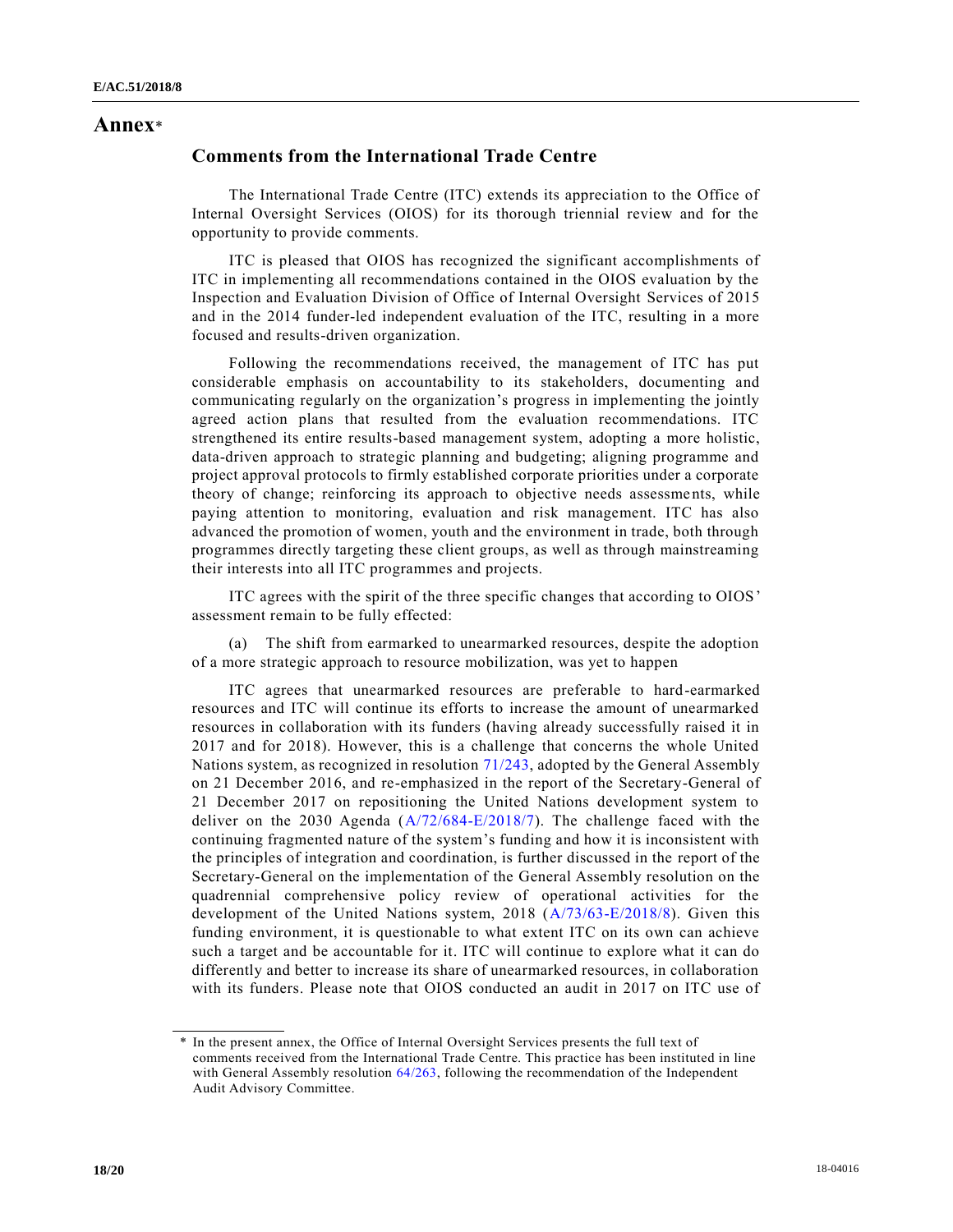unearmarked resources, and noted the very positive feedback from funders on the organization's performance.<sup>1</sup>

(b) A continued need to enhance the impact assessment of ITC work

ITC agrees that generating compelling evidence on the results achieved by ITC interventions and assessing the cost-effectiveness of these interventions has to be an ongoing endeavour. ITC has made significant progress over recent years, introducing innovative pilots for impact evaluations, structured evaluation guidelines, systematic tracking of project outcomes in the context of a corporate results framework, costing of ITC work in relation to focus areas, programmes, Sustainable Development Goal contributions and more. The goal to assess impact and prove value for money will remain an organizational priority, and ITC methodologies to achieve this are subject to an approach of continuous improvement. As stated in the Strategic Plan 2018– 2021, ITC will continue to work on impact assessment methodologies. In 2018/19 the focus will be on the development of a tool to measure the impact of trade and investment support institution services on micro, small and medium-sized enterprise competitiveness, trade and employment, and on enhancing ITC methodology to assess the impact of ITC work with micro-entrepreneurs at the base of the pyramid. <sup>2</sup>

(c) Enhancement of the structural independence of the evaluation function by abolishing the dual reporting line. The Independent Evaluation Unit should exclusively report to the Executive/Deputy Executive Director on all matters

ITC agrees that its Independent Evaluation Unit needs to be able to work independently. In 2015, ITC invited a professional peer review of its evaluation function, conducted by the Evaluation Network of the Organization for Economic Co-operation and Development/Development Assistance Committee and the United Nations Evaluation Group. The peer review, which was completed in 2016, assessed the evaluation function, its strategic fit in the organization, good practices and areas for improvement to better support achieving the strategic objectives of the organization. The peer review panel was comprised of three senior members chosen from bilateral and multilateral evaluation functions.<sup>3</sup>

Considering the specifics of ITC, the Panel recommended two options for the Independent Evaluation Unit placement in the ITC organization chart to ITC Management: The Evaluation Unit should either be granted a distinct functional status, ideally separate from Strategic Planning, Performance and Governance and located within the office of and reporting directly to the Executive Director, or, alternatively, continue within Strategic Planning, Performance and Governance but with a separate functional status with direct reporting/communication line with the Executive Director/Deputy Executive Director. ITC adopted and implemented the second recommendation. The Independent Evaluation Unit has a distinct functional status within Strategic Planning, Performance and Governance, which is part of the Office of the Executive Director, with a direct reporting and communication line to the Executive Director and the Deputy Executive Director. The Strategic Planning, Performance and Governance setting and support is for strategic leverage for the Independent Evaluation Unit to implement the evaluation policy and evaluation guidelines, and to support the corporate results framework. <sup>4</sup> With the implementation

<sup>&</sup>lt;sup>1</sup> See: Internal Audit Division, OIOS, Report  $2017/152$ : Audit of the International Trade Centre projects and activities funded by unearmarked funds (21 December 2017). Available from [https://oios.un.org/page?slug=report.](https://oios.un.org/page?slug=report)

<sup>2</sup> See ITC strategic plan 2018–2021.

<sup>3</sup> See Evaluation Network (June 2016). Professional peer review of the evaluation function ITC. Available from [www.intracen.org/itc/about/how-itc-works/previous-jags/.](http://www.intracen.org/itc/about/how-itc-works/previous-jags/)

<sup>4</sup> See ITC management response to the professional peer review of the ITC Evaluation Function (2016). Available from [www.intracen.org/itc/about/how-itc-works/previous-jags/.](http://www.intracen.org/itc/about/how-itc-works/previous-jags/)